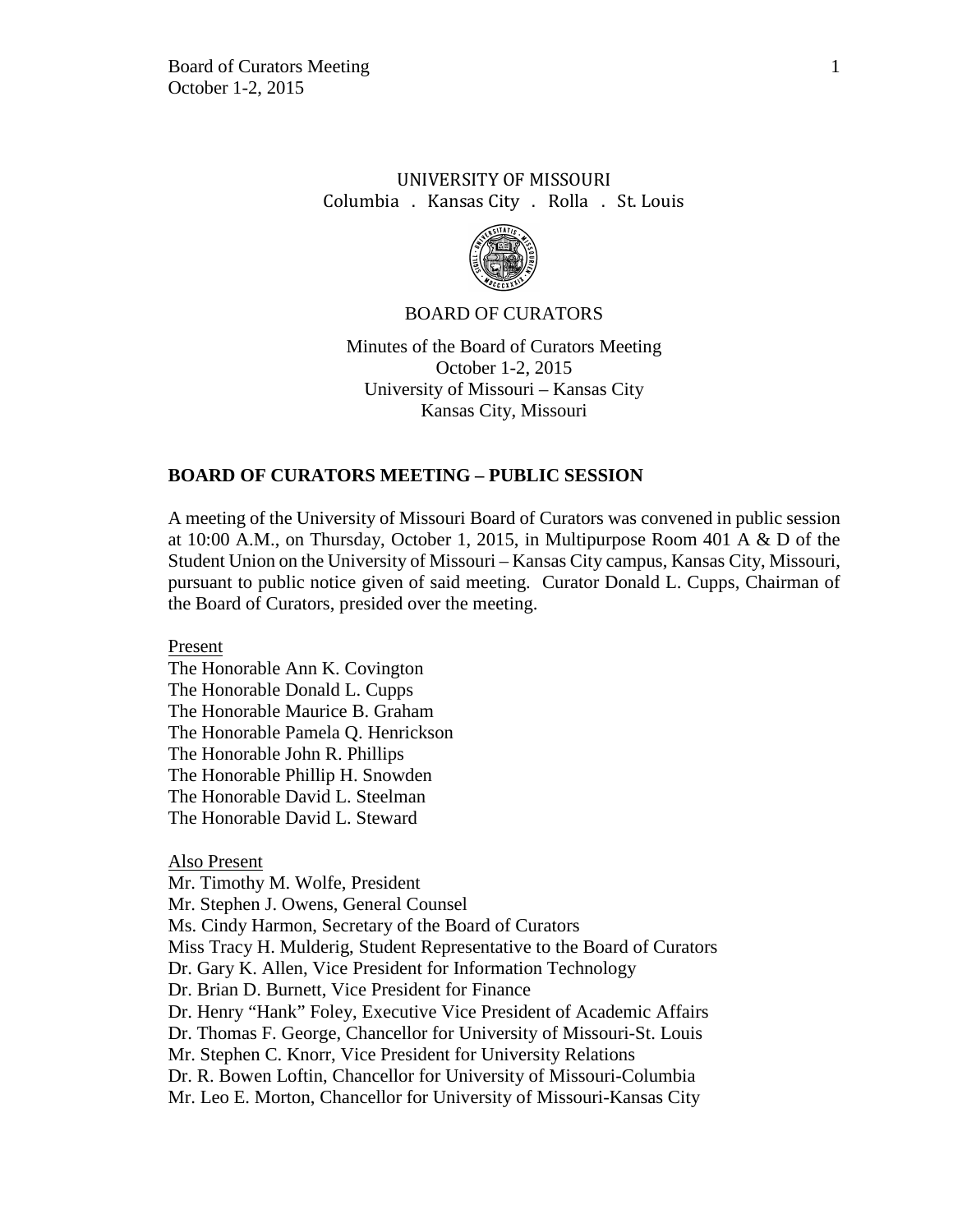Dr. Betsy Rodriguez, Vice President for Human Resources Dr. Cheryl B. Schrader, Chancellor for Missouri University of Science and Technology Ms. Zora Z. Mulligan, Chief of Staff, UM System Mr. John Fougere, Chief Communications Officer, UM System Media representatives

# **General Business**

Review Consent Agenda – No discussion.

# Resolution for Executive Session of the Board of Curators Meeting

It was moved by Curator Steward and seconded by Curator Phillips, that there shall be an executive session with a closed record and closed vote of the Board of Curators meeting October 1-2, 2015 for consideration of:

- **Section 610.021(1), RSMo**, relating to matters identified in that provision, which include legal actions, causes of action or litigation, and confidential or privileged communications with counsel; and
- **Section 610.021(2), RSMo,** relating to matters identified in that provision, which include leasing, purchase, or sale of real estate; and
- **Section 610.021(3), RSMo**, relating to matters identified in that provision, which include hiring, firing, disciplining, or promoting of particular employees; and
- **Section 610.021(12), RSMo,** relating to matters identified in that provision, which include sealed bids and related documents and sealed proposals and related documents or documents related to a negotiated contract; and
- **Section 610.021 (13), RSMo**, relating to matters identified in that provision, which include individually identifiable personnel records, performance ratings, or records pertaining to employees or applicants for employment; and
- **Section 610.021 (14), RSMo**, relating to matters identified in that provision, which include records which are protected from disclosure by law; and
- **Section 610.021 (17), RSMo**, relating to matters identified in that provision, which include confidential or privileged communications between a public governmental body and its auditor.

Roll call vote of the Board:

Curator Covington voted yes.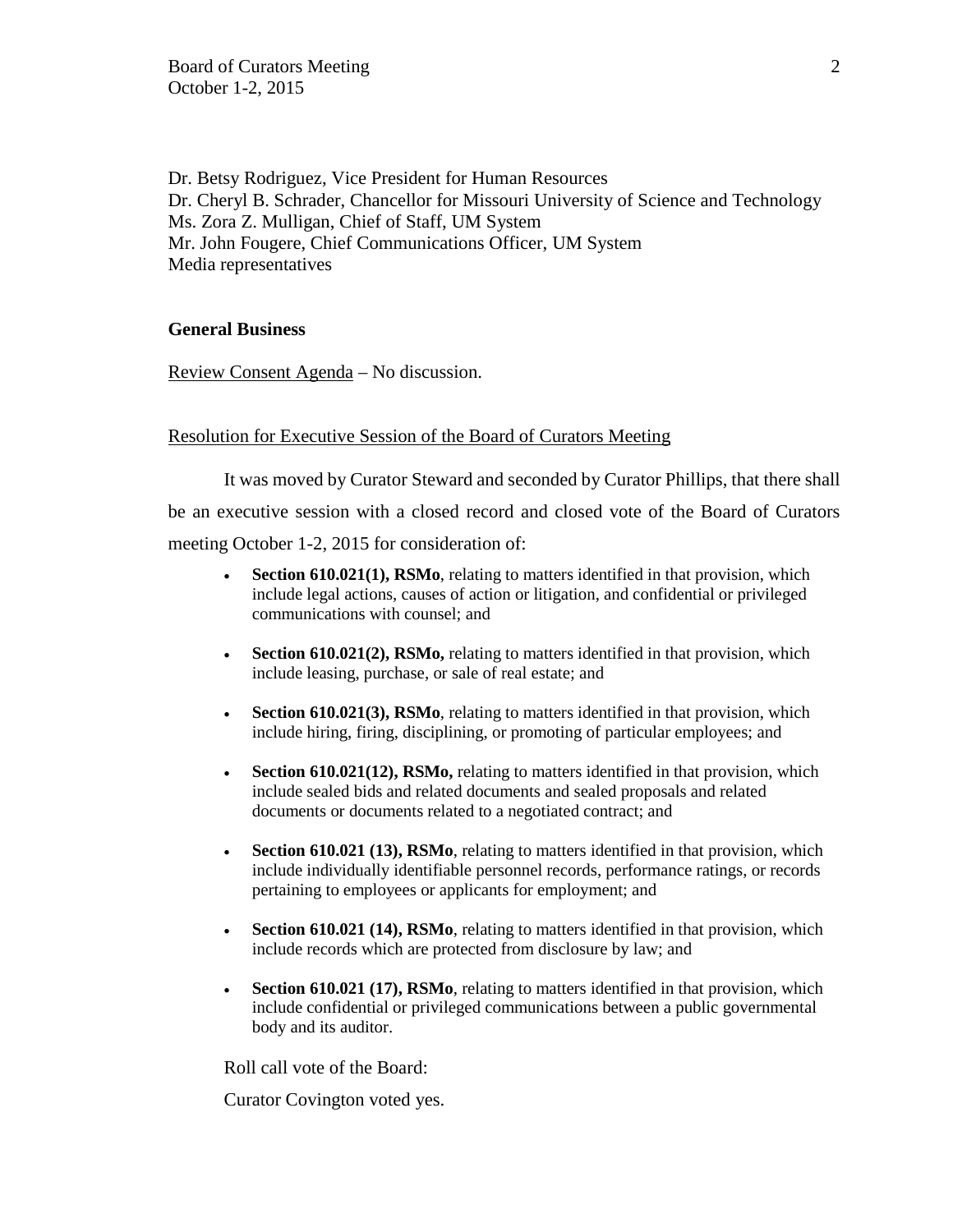Curator Cupps voted yes. Curator Graham voted yes. Curator Henrickson voted yes. Curator Phillips voted yes. Curator Snowden voted yes. Curator Steelman was absent for vote. Curator Steward voted yes.

The motion carried.

# **Compensation and Human Resources Committee**

Curator Phillips provided time for discussion of committee business.

### Information

1. Retiree Medical Study, UM (slides on file)

# Action

1. Resolution for Executive Session of the Compensation and Human Resources Committee Meeting

## **Academic, Student and External Affairs Committee**

Curator Steward provided time for discussion of committee business.

## Information

1. Initiation of the MU Accelerator Fund (slides on file)

## **Audit Committee**

Chairwoman Henrickson provided time for discussion of committee business.

## Information

1. Internal Audit Quarterly Report and Six-Month Audit Follow-Up Report, UM (slides and information on file)

## Action

- 1. Internal Audit 2016 Audit Plan, UM
- 2. Internal Audit Charter, UM
- 3. Resolution for Executive Session of the Audit Committee Meeting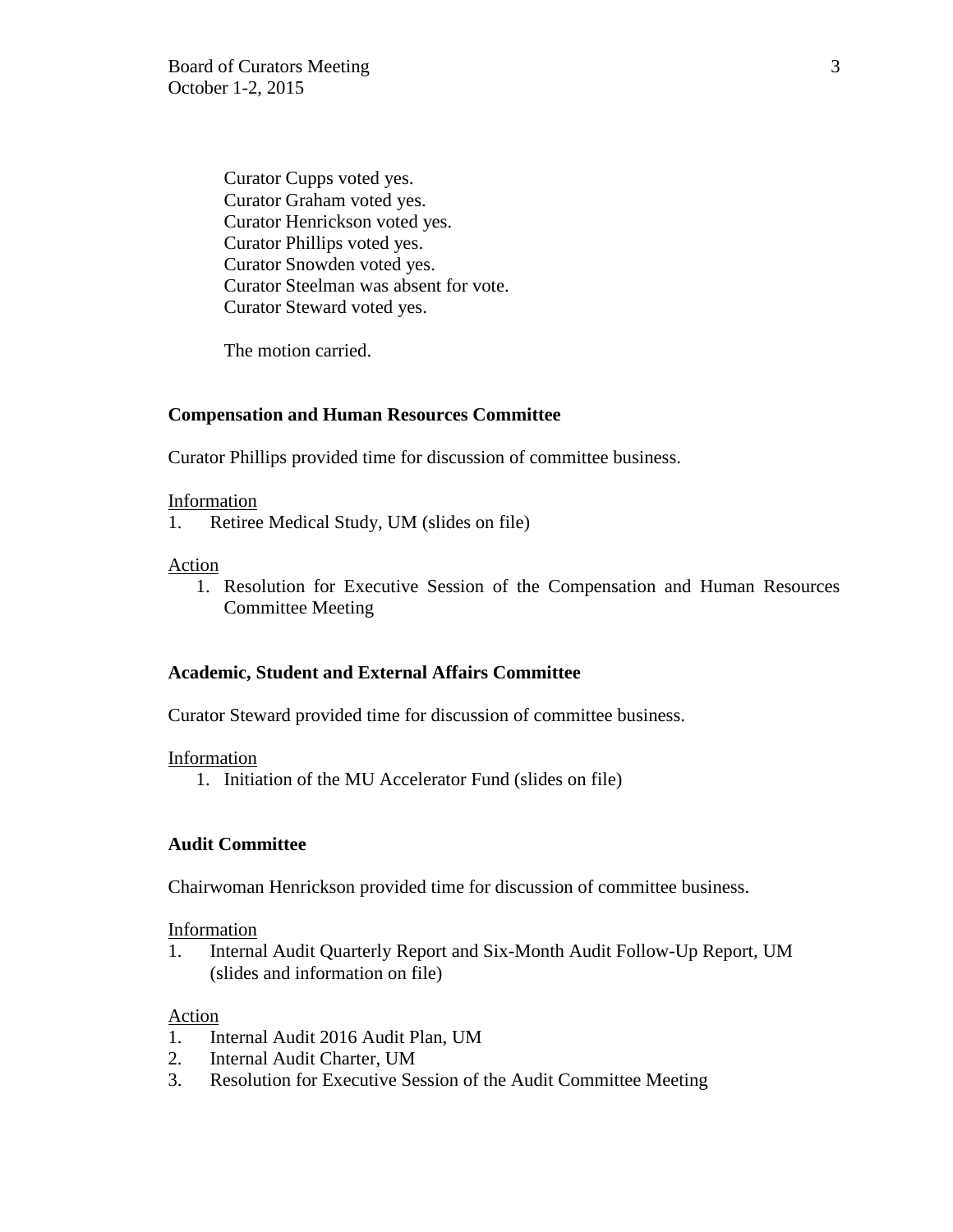Internal Audit 2016 Audit Plan, UM – presented by Chief Audit Executive Ryan Rapp (information on file)

It was recommended by Vice President Burnett, endorsed by President Wolfe, recommended by the Audit Committee, moved by Curator Henrickson, seconded by Curator Phillips, that the attached Fiscal Year 2016 Internal Audit Plan be approved (as on file with the minutes of this meeting).

## Roll call vote:

Curator Covington voted yes. Curator Cupps voted yes. Curator Graham voted yes. Curator Henrickson voted yes. Curator Phillips voted yes. Curator Snowden voted yes. Curator Steelman voted yes. Curator Steward voted yes.

The motion carried.

# Internal Audit Charter, UM – presented by Chief Audit Executive Ryan Rapp (information on file)

It was recommended by Vice President Burnett, endorsed by President Wolfe, recommended by the Audit Committee, moved by Curator Henrickson, seconded by Curator Phillips, that the Internal Audit Charter presented to the Board be approved (and as on file with the minutes of this meeting)

Roll call vote:

Curator Covington voted yes.

Curator Cupps voted yes.

Curator Graham voted yes.

Curator Henrickson voted yes.

Curator Phillips voted yes.

Curator Snowden voted yes.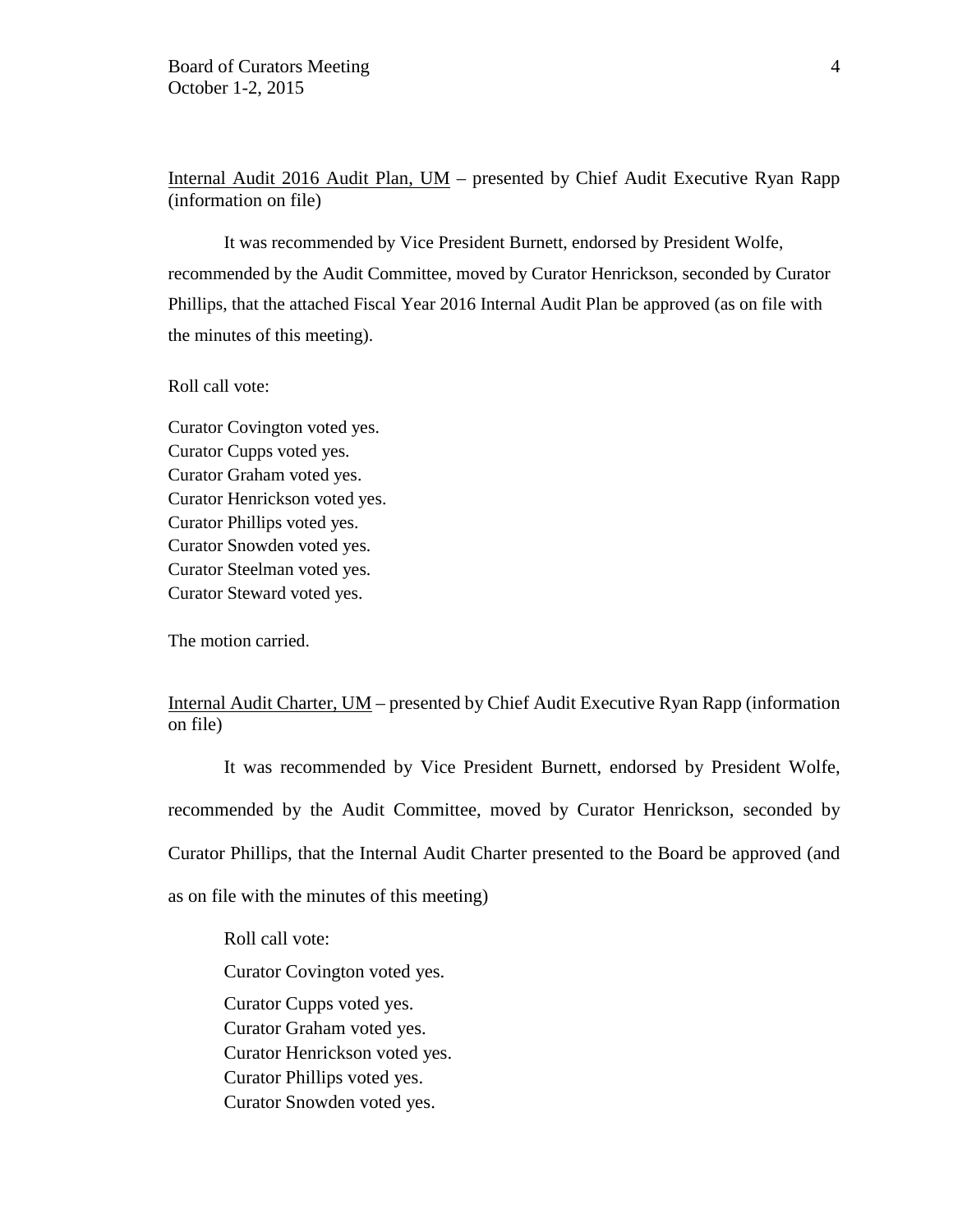Curator Steelman voted yes. Curator Steward voted yes.

The motion carried.

The public session of the Board of Curators meeting recessed at 11:05 a.m. on Thursday, October 1, 2015.

### **Board of Curators Meeting – Executive Session**

A meeting of the University of Missouri Board of Curators was convened in executive session at 11:13 A.M., on Thursday, October 1, 2015, in Room 402 of the Student Union on the University of Missouri – Kansas City campus, Kansas City, Missouri, pursuant to public notice given of said meeting. Curator Donald L. Cupps, Chairman of the Board of Curators, presided over the meeting.

Present

The Honorable Ann K. Covington The Honorable Donald L. Cupps The Honorable Maurice B. Graham The Honorable Pamela Q. Henrickson The Honorable John R. Phillips The Honorable Phillip H. Snowden The Honorable David L. Steelman The Honorable David L. Steward

Also Present Mr. Timothy M. Wolfe, President Mr. Stephen J. Owens, General Counsel Ms. Cindy S. Harmon, Secretary of the Board of Curators Miss Tracy Mulderig, Student Representative to the Board of Curators

## **Audit Committee Executive Session**

Vice President Burnett and Chief Audit Executive Rapp joined the meeting.

Engagement of External Auditors, UM – presented by Vice President Burnett and Chief Audit Executive Ryan Rapp (information on file)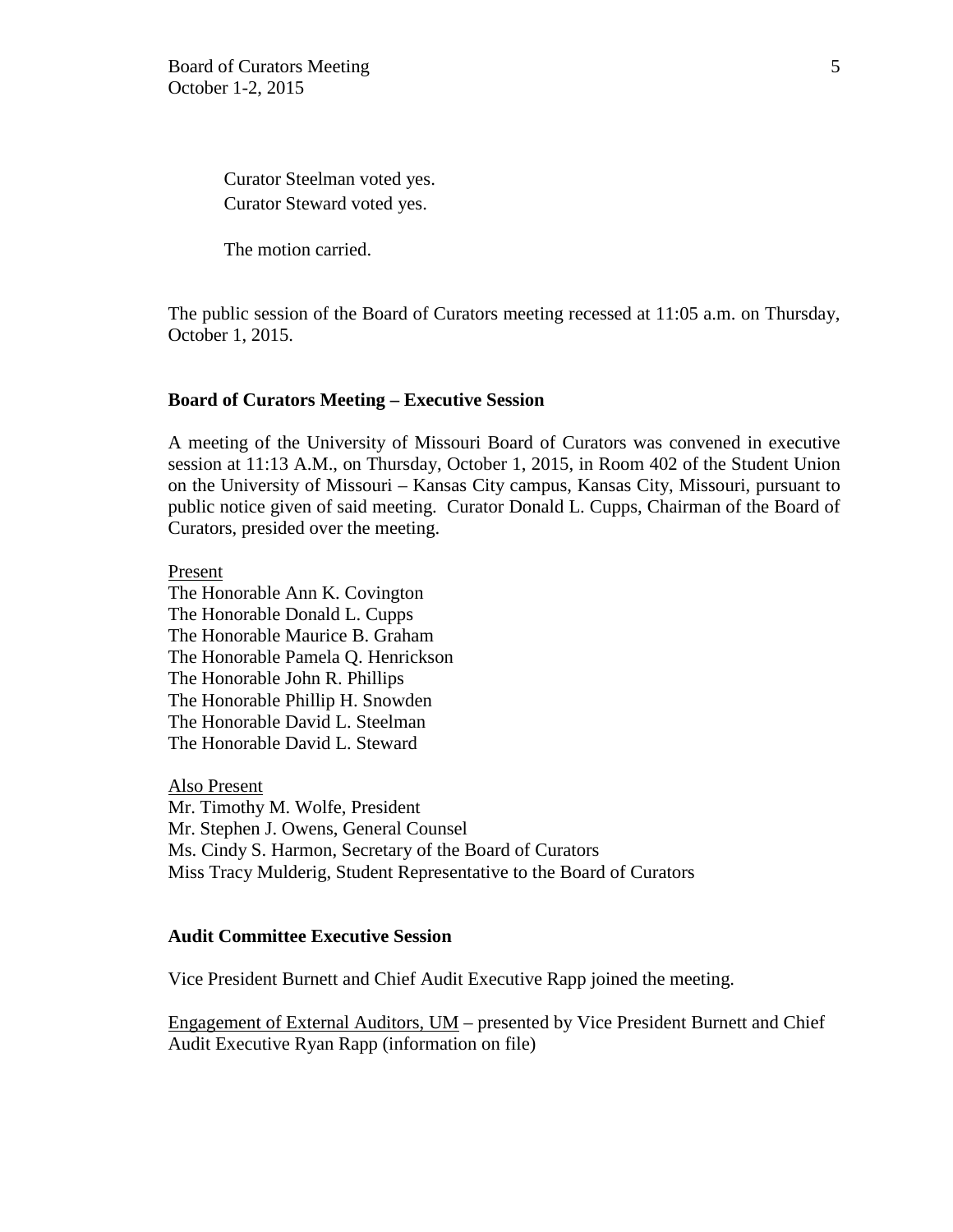It was recommended by Vice President Burnett, endorsed by President Wolfe, recommended by the Audit Committee, moved by Curator Henrickson, seconded by Curator Graham, that the following action be approved:

That the Vice President for Finance and CFO be authorized to employ the firm of BKD LLP to provide audit services to the University of Missouri for fiscal year ending June 30, 2016, for fees of \$640,000, plus expenses not to exceed \$70,000, with the option to renew annually for up to four additional years. The scope and fees of each annual engagement will be submitted for approval. Assuming no significant change in the scope of the audit over the five-year period, annual increases are limited to CPI-U.

Roll call vote:

Curator Covington voted yes. Curator Cupps voted yes. Curator Graham voted yes. Curator Henrickson voted yes. Curator Phillips voted yes. Curator Snowden voted yes. Curator Steelman voted yes. Curator Steward voted yes.

The motion carried.

Mr. Rapp excused himself from the meeting.

The executive session of the Audit Committee meeting adjourned at 11:31 a.m.

### **General Business**

<sup>261</sup>Property Sale, MU - this item is excluded from the minutes and may be given public notice upon completion of the matter.

<sup>262</sup>Grant of Access Easement, MU – this item is excluded from the minutes and may be given public notice upon completion of the matter.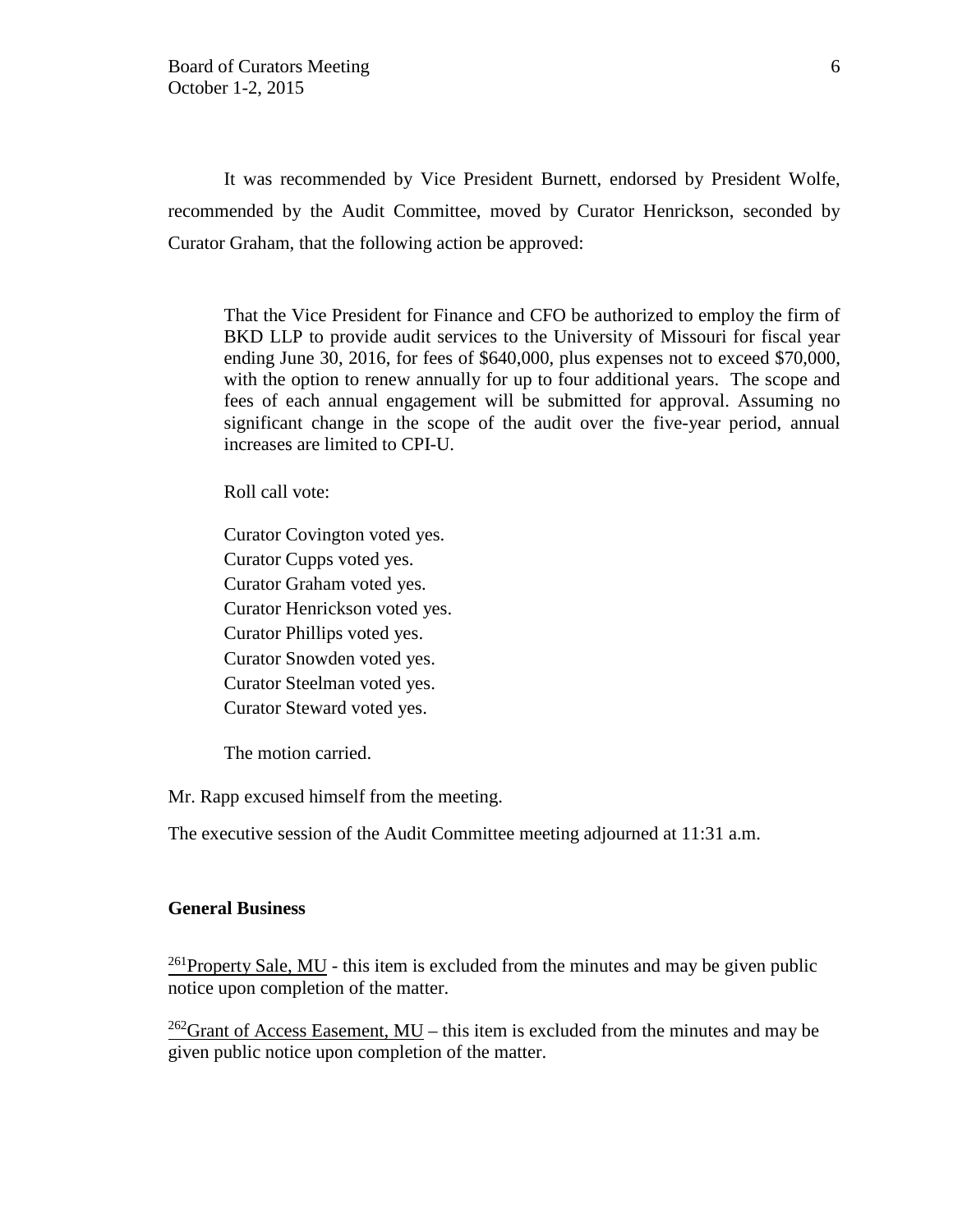<sup>263</sup>Property Purchase, Missouri  $S\&T$  – this item is excluded from the minutes and may be given public notice upon completion of the matter.

<sup>264</sup>Property Lease, 1100 North Pine Street, Rolla, Missouri, Missouri S&T – presented by Vice President Burnett (information on file)

It was recommended by Chancellor Schrader, endorsed by President Wolfe, moved

by Curator Graham and seconded by Curator Steelman, that the following action be

approved:

that Missouri University of Science and Technology be authorized to enter into a twenty year lease for approximately 8,000 sq. ft. of unfinished space in the building located at 1100 North Pine Street, Rolla, Missouri with the Miner Alumni Association, for \$40,000 per year.

Funding is from: Missouri S&T Leased Property operations  $$40,000$ 

Roll call vote:

Curator Covington voted yes. Curator Cupps voted yes. Curator Graham voted yes. Curator Henrickson voted yes. Curator Phillips voted yes. Curator Snowden voted yes. Curator Steelman voted yes. Curator Steward voted yes.

The motion carried.

This action item was completed on January 12, 2016.

Property Lease, 1000 West Nifong Boulevard, Building 7, Suites 210 and 300, Columbia, Missouri, UM – presented by Vice President Burnett (information on file)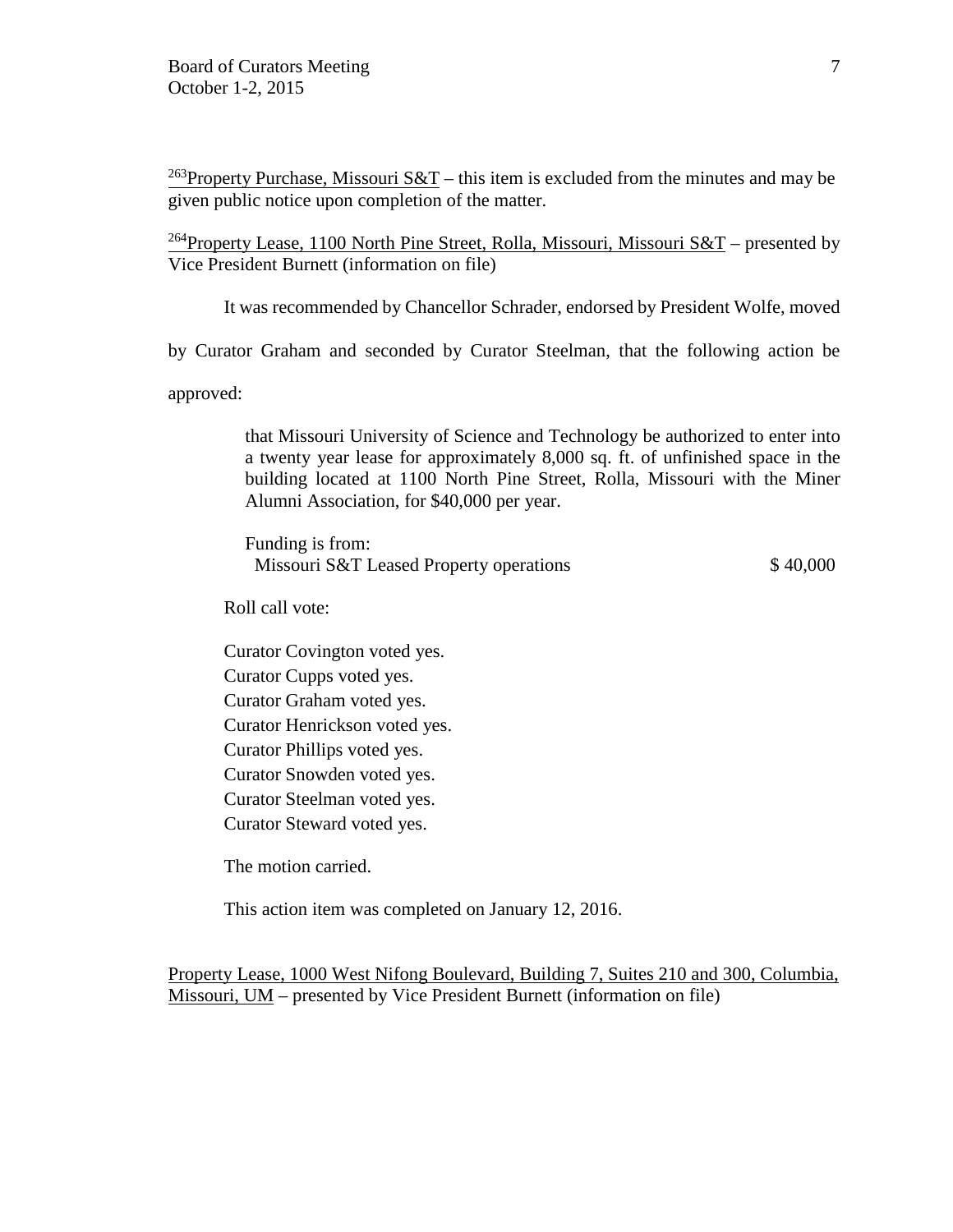It was recommended by Vice President Burnett, endorsed by President Wolfe,

moved by Curator Henrickson and seconded by Curator Snowden, that the following action

be approved:

that the Vice President for Finance be authorized to enter into a five year lease for 23,585 square feet of office space located in the Woodrail Centre office development with Orscheln Property Management LLC, for \$389,152.50 per year, which value, combined with the three other current leases with the same landlord, exceeds the \$500,000 per year delegated limit, for the University of Missouri System.

Funding is from: General Revenue Allocation, Flat Benefit Rate, and Administrative Systems Budget (ASB)  $$389,152.50$ 

Roll call vote:

Curator Covington voted yes. Curator Cupps voted yes. Curator Graham voted yes. Curator Henrickson voted yes. Curator Phillips voted yes. Curator Snowden voted yes. Curator Steelman voted yes. Curator Steward voted yes.

The motion carried.

This action item was completed on October 19, 2015.

The executive session meeting of the Board of Curators recessed at 11:48 a.m. on Thursday, October 1, 2015.

## **Public Session**

A meeting of the University of Missouri Board of Curators was reconvened in public session at 12:26 P.M., on Thursday, October 1, 2015, in Multipurpose Room 401 A & D of the Student Union on the University of Missouri – Kansas City campus, Kansas City,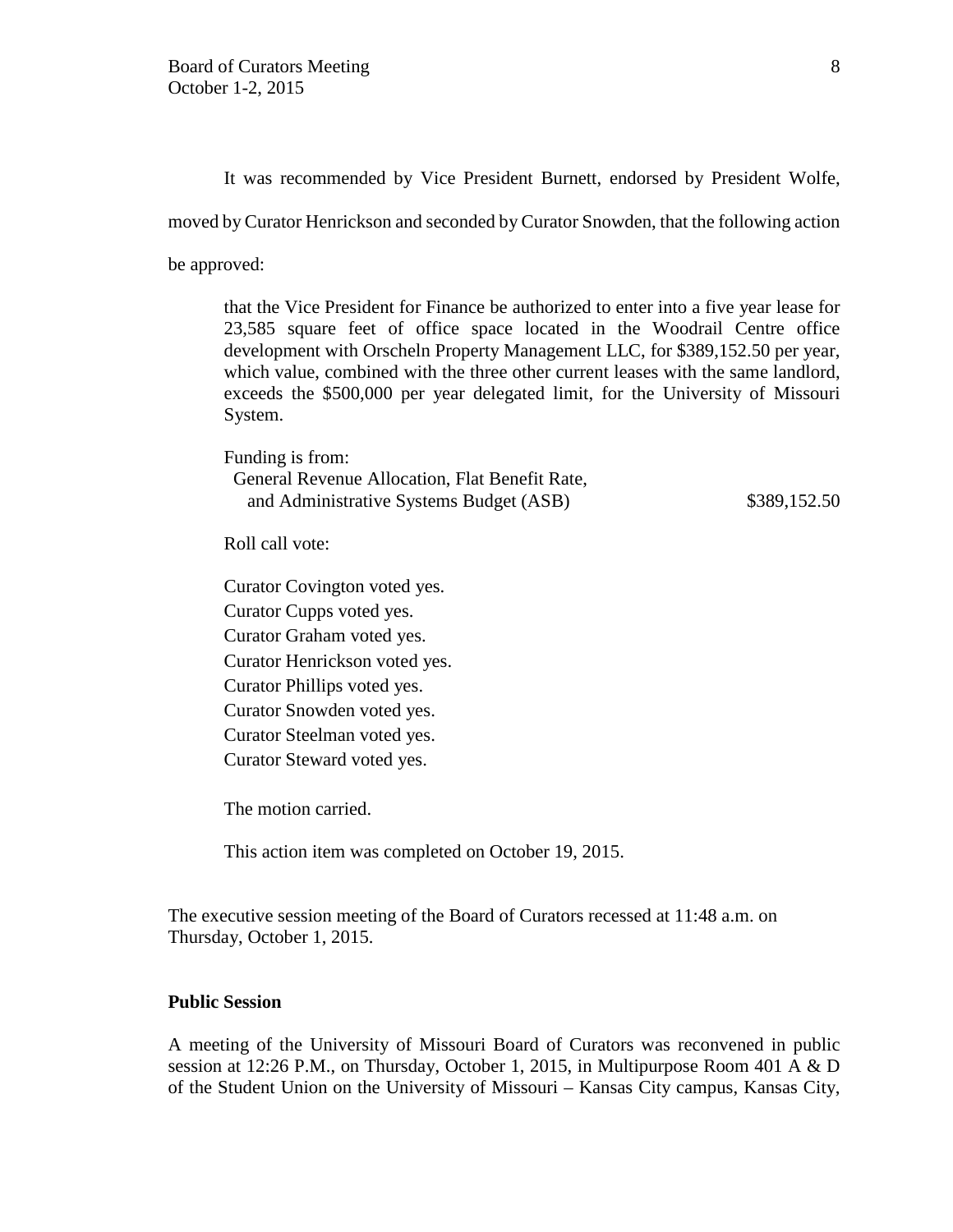Missouri, pursuant to public notice given of said meeting. Curator Donald L. Cupps, Chairman of the Board of Curators, presided over the meeting.

#### Present

The Honorable Ann K. Covington The Honorable Donald L. Cupps The Honorable Maurice B. Graham The Honorable Pamela Q. Henrickson The Honorable John R. Phillips The Honorable Phillip H. Snowden The Honorable David L. Steelman The Honorable David L. Steward

### Also Present

Mr. Timothy M. Wolfe, President Mr. Stephen J. Owens, General Counsel Ms. Cindy Harmon, Secretary of the Board of Curators Miss Tracy H. Mulderig, Student Representative to the Board of Curators Dr. Gary K. Allen, Vice President for Information Technology Dr. Brian D. Burnett, Vice President for Finance Dr. Henry "Hank" Foley, Executive Vice President of Academic Affairs Dr. Thomas F. George, Chancellor for University of Missouri-St. Louis Mr. Stephen C. Knorr, Vice President for University Relations Dr. R. Bowen Loftin, Chancellor for University of Missouri-Columbia Mr. Leo E. Morton, Chancellor for University of Missouri-Kansas City Dr. Betsy Rodriguez, Vice President for Human Resources Dr. Cheryl B. Schrader, Chancellor for Missouri University of Science and Technology Ms. Zora Z. Mulligan, Chief of Staff, UM System Mr. John Fougere, Chief Communications Officer, UM System Media representatives

# **Finance Committee**

Chairman Covington provided time for discussion of committee business.

#### Information

- 1. Review FY2015 Financial Status Report, UM (slides and information on file)
- 2. FY 2015 Investment Performance Review, UM (slides and information on file)

### Action

- 1. Investment Consultant Annual Approval, UM
- 2. Amendment, CRR 140.012, Investment Policy for General Pool, UM
- 3. Project Approval, Schrenk Hall Renovation, Phase 2, Missouri S&T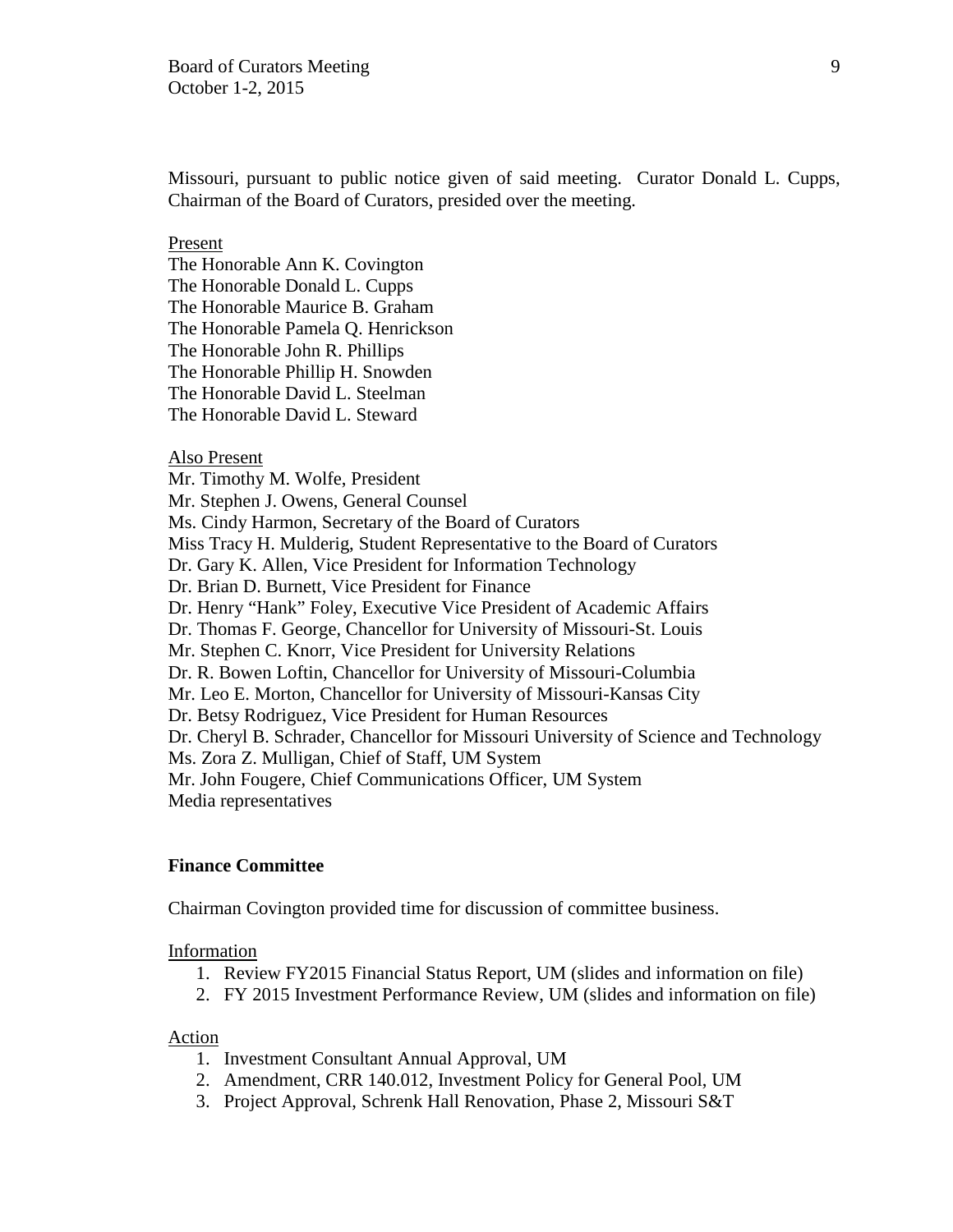4. Project Approval, Stewart Hall Renovation, MU

Investment Consultant Annual Approval, UM – presented by Vice President Burnett (information on file)

It was recommended by Vice President Burnett, endorsed by President Wolfe,

recommended by the Finance Committee, moved by Curator Covington and seconded by

Curator Phillips, that the investment consulting firm, Strategic Investment Solutions, Inc.,

be retained for one year:

Roll call vote of the Board:

Curator Covington voted yes. Curator Cupps voted yes. Curator Graham voted yes. Curator Henrickson voted yes. Curator Phillips voted yes. Curator Snowden voted yes. Curator Steelman voted yes. Curator Steward voted yes.

The motion carried.

Amendment, Collected Rules and Regulations 140.012, Investment Policy for General Pool, UM – presented by Vice President Burnett (information on file)

It was recommended by Vice President Burnett, endorsed by President Wolfe,

recommended by the Finance Committee, moved by Curator Covington and seconded by

Curator Phillips, that the:

Existing investment policies of Collected Rules and Regulations, Sections 140.012 be amended as outlined in the attached documents (and as on file with the minutes of this meeting).

Roll call vote of the Board: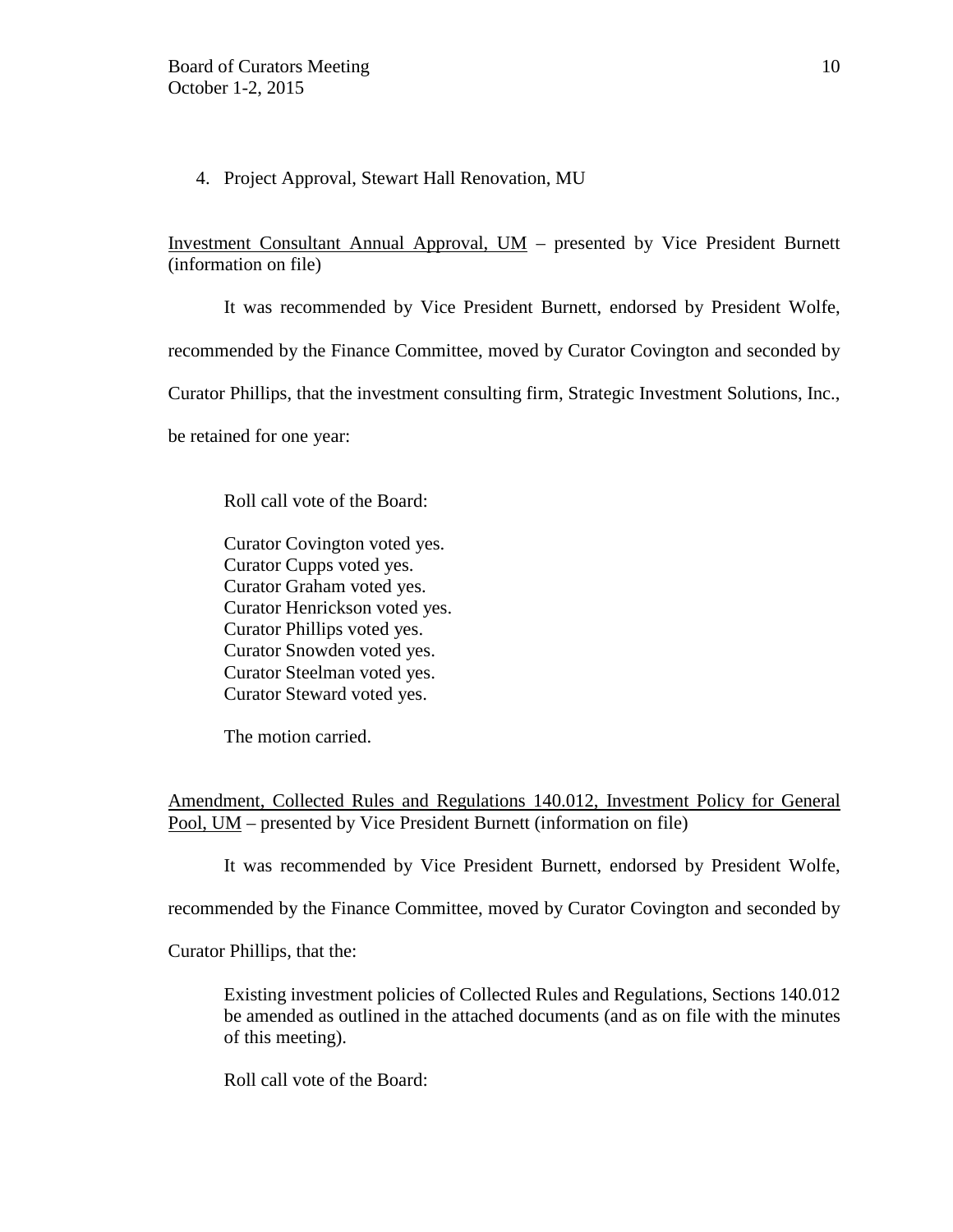Curator Covington voted yes. Curator Cupps voted yes. Curator Graham voted yes. Curator Henrickson voted yes. Curator Phillips voted yes. Curator Snowden voted yes. Curator Steelman voted yes. Curator Steward voted yes.

The motion carried.

# **Collected Rules and Regulations Chapter 140: Investments 140.012 Investment Policy for General Pool**

Bd. Min. 12-6-91; Amended Bd. Min. 12-9-93; Amended Bd. Min. 11-14-94; Amended Bd. Min. 12-13-96; Amended Bd. Min. 9-26-97; 1-21-98; Revised 2-01-00; Amended Bd. Min. 9-27-02; Amended Bd. Min. 11-22-02; Revised 1-5-04; Amended Bd. Min. 9-9-04; Amended Bd. Min. 1-26-07; Amended Bd. Min.2-6-09; Amended Bd. Min.6-5-09; Amended Bd. Min.6-17-11; Revised in entirety, Bd. Min. 6-26-12. (Note: Board approval on 6-26-12 replaced previous rules 140.010, 140.011, 140.012 and 140.013 with new language and reissued new rules 140.010 through 140.016.) Amended Bd. Min. 1-31-13; Amended Bd. Min. 6-25-15; Amended Bd. Min 10-1-15.

- A. **Introduction** The General Pool represents the University's cash and reserves, both restricted and unrestricted, including, but not limited to, operating funds, auxiliary funds, service operations funds, self-insurance funds, debt service funds, and plant funds.
- B. **Responsibilities and Authorities** See CRR 140.010 "*Policy for Management and Oversight of Selected University Investment Pools*"
- C. **Investment Objectives** The General Pool shall be managed in a way that both recognizes and balances the underlying needs of the pool, including, but not limited to, accommodation of University cash flow cyclicality, satisfaction of various ongoing liquidity needs, maximization of risk-adjusted investment returns, diversification and preservation of capital.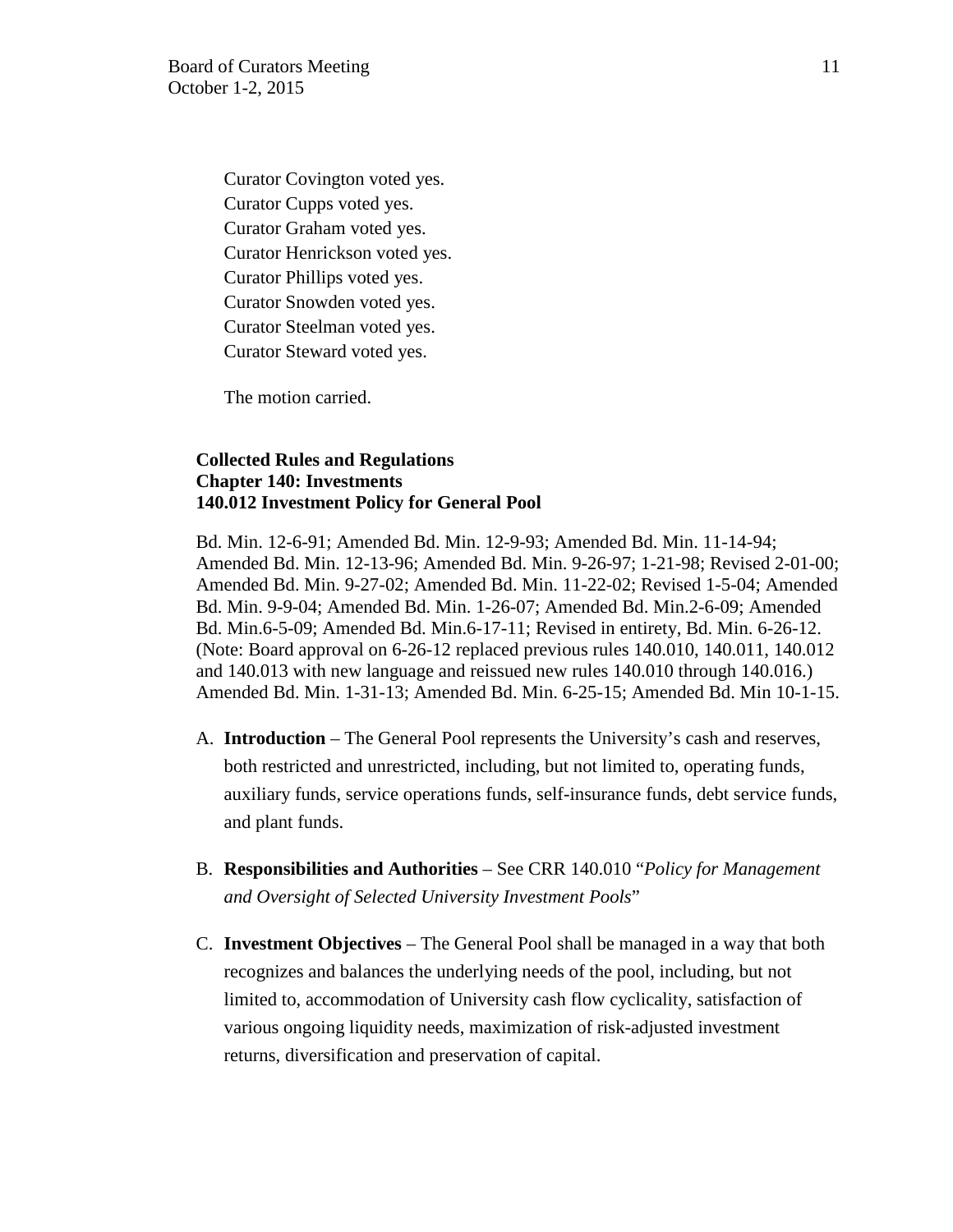D. **Authorized Investments** – The General Pool shall be invested both internally and externally, utilizing the following asset sectors:

| <b>Sector</b>                           | <b>Management</b>     | <b>Limitations</b>                                                                                                                                                                                                                                                                                                                                                                                                                                                                                                |  |
|-----------------------------------------|-----------------------|-------------------------------------------------------------------------------------------------------------------------------------------------------------------------------------------------------------------------------------------------------------------------------------------------------------------------------------------------------------------------------------------------------------------------------------------------------------------------------------------------------------------|--|
| Cash and Cash<br>Equivalents            | Treasurer's<br>Office | Minimum allocation should be<br>determined by the University's overall<br>liquidity needs, including specific self-<br>liquidity needs (if any) of the debt<br>portfolio. No maximum limitation.                                                                                                                                                                                                                                                                                                                  |  |
| U.S. Government<br><b>Securities</b>    | Treasurer's<br>Office | Minimum allocation should be<br>determined by the University's overall<br>liquidity needs, including specific self-<br>liquidity needs (if any) of the debt<br>portfolio. No maximum limitation.                                                                                                                                                                                                                                                                                                                  |  |
| <b>Fixed Income</b>                     | External<br>Managers  | Fixed income allocations should be<br>sufficiently diversified across underlying<br>fixed income sectors; overall risk<br>exposure of fixed income strategies<br>should be consistent with Investment<br>Objectives outlined in 140.012.C.<br>Maximum allocation shall be 50% of the<br>total General Pool; with respect to the<br>cash and cash equivalents sector of the<br>total General Pool, a 12 month average<br>balance shall be used. For all other<br>sectors, actual ending balances shall be<br>used. |  |
| Absolute Return /<br><b>Risk Parity</b> | External<br>Managers  | Maximum allocation shall be 30% of the<br>total General Pool; with respect to the<br>cash and cash equivalents sector of the<br>total General Pool, a 12 month average<br>balance shall be used. For all other                                                                                                                                                                                                                                                                                                    |  |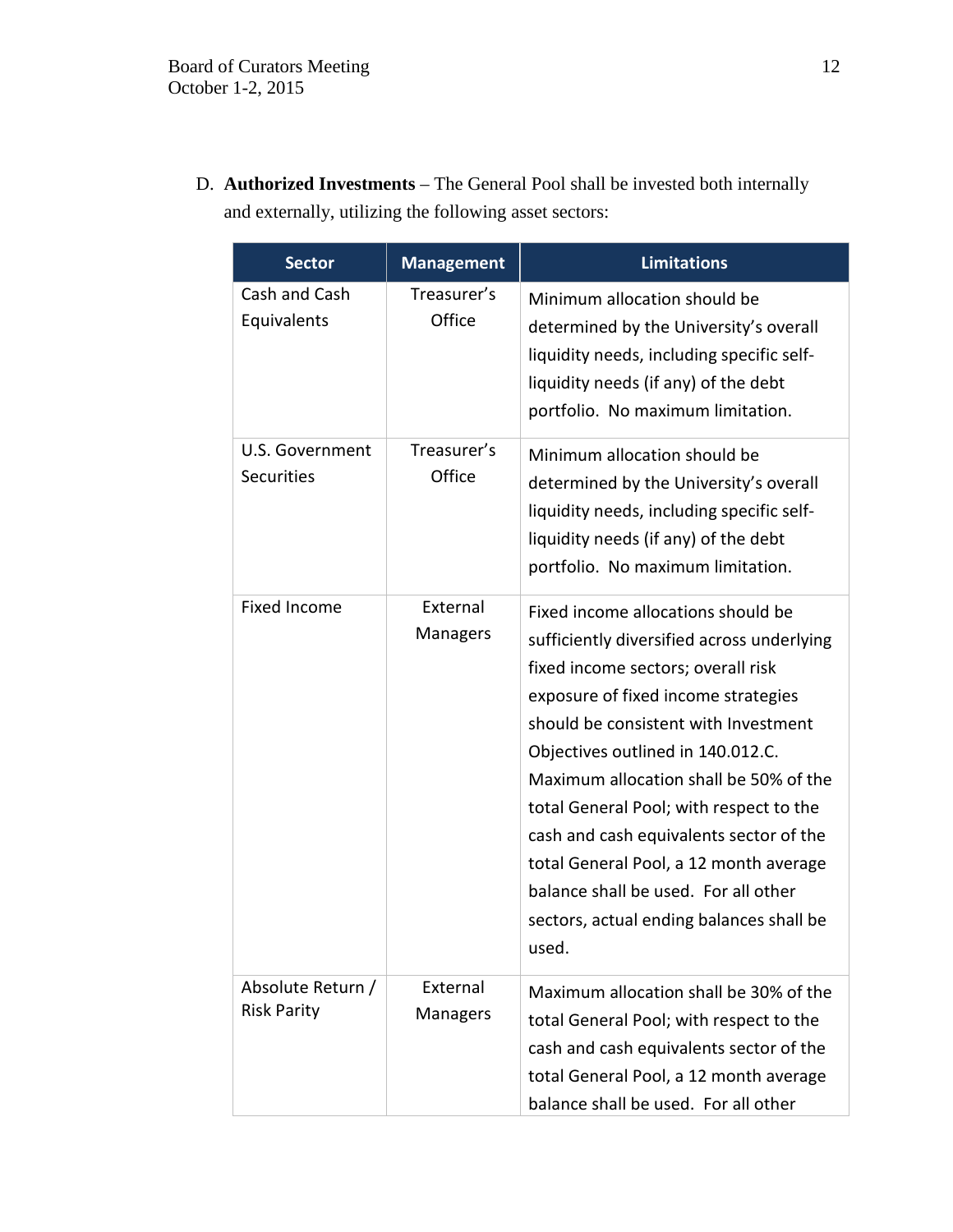|                        |                      | sectors, actual ending balances shall be<br>used.                                                                                                                                                                                                                                                                                                                                                                                     |
|------------------------|----------------------|---------------------------------------------------------------------------------------------------------------------------------------------------------------------------------------------------------------------------------------------------------------------------------------------------------------------------------------------------------------------------------------------------------------------------------------|
| <b>Venture Capital</b> | External<br>Managers | Investments shall be consistent with the<br>University's mission to foster innovation<br>in support of economic development.<br>Maximum allocation shall be \$5 million.<br>Investments require unanimous<br>approval by the Vice President for<br>Finance and Administration, the<br>Treasurer and the Executive Vice<br>President for Academic Affairs, Research<br>and Economic Development in<br>consultation with the President. |

Utilization of external managers shall be consistent with the guidelines established in CRR 140.011 "*Policy for Investment Manager Selection, Monitoring and Retention.*"

- E. **Authorized Instruments for Internally Managed Funds –** The University is authorized to use any or all of the following investment instruments for General Pool funds managed internally by the Treasurer's office:
	- 1. Cash and Cash Equivalents
		- a. Repurchase agreements collateralized by U.S. Government and U.S. Government Agency securities.
		- b. Money market funds which are SEC 2a-7 compliant and have received the highest possible rating by at least two Nationally Recognized Statistical Ratings Organizations.
		- c. Commercial paper which has received a rating of at least A1 / P1 / F1 by two of the Nationally Recognized Statistical Ratings Organizations.
		- d. Other similar short-term investment instruments of like or better quality.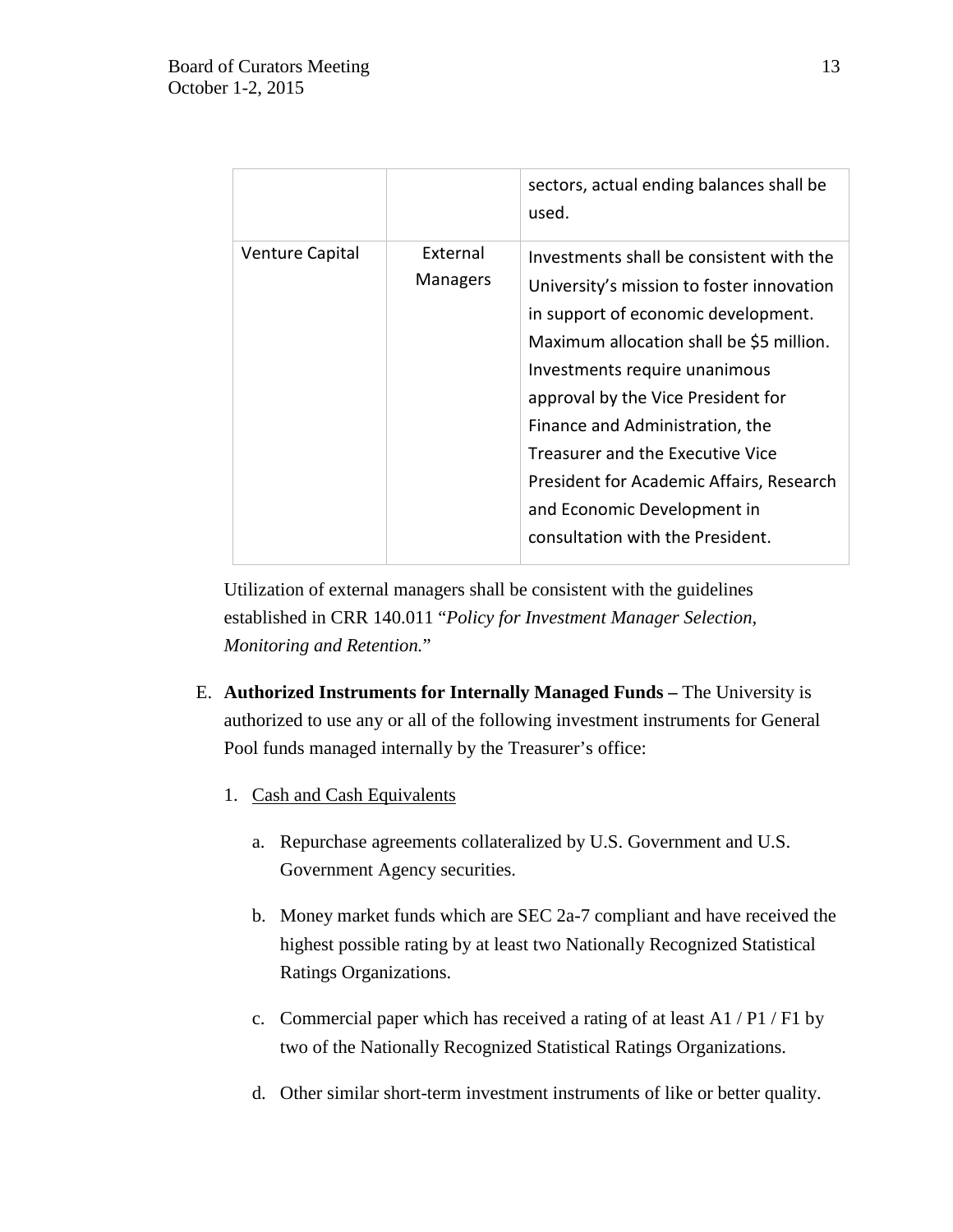# 2. U.S. Government Securities

a. U.S. Treasury securities, U.S. Government Agency securities and U.S. Government guaranteed securities, including but not limited to: all direct obligations of the U.S. Government, Federal Farm Credit Banks, Federal Home Loan Banks, Federal National Mortgage Association, and Federal Home Loan Mortgage Corporation.

# F. **Risk Management**

- 1. The Treasurer shall establish and implement procedures to:
	- a. Monitor the ongoing risk exposure of the General Pool, which should be consistent with the Investment Objectives outlined in 140.012.C. To the extent risk exposure begins to exceed expectations, given Investment Objectives outlined in Section 140.012.C, the Treasurer shall take steps to reduce risk exposure to tolerable levels.
	- b. Maintain appropriate reserves within the General Pool to adequately manage through periods of market volatility.
	- c. Regularly monitor and forecast the University's cash flows.
- 2. The Treasurer shall establish contingency plans for unanticipated market / liquidity events.
- G. **Excluded Instruments –** The General Pool shall not be deemed to include, and the limitations contained herein shall not be deemed applicable to, any programrelated funds, instruments, and assets not held primarily for investment such as interests governed by CRR 70.070 "*Entrepreneurial Activity*."

Project Approval, Schrenk Hall Renovation, Phase Two – Missouri S&T – presented by Vice President Burnett (information on file)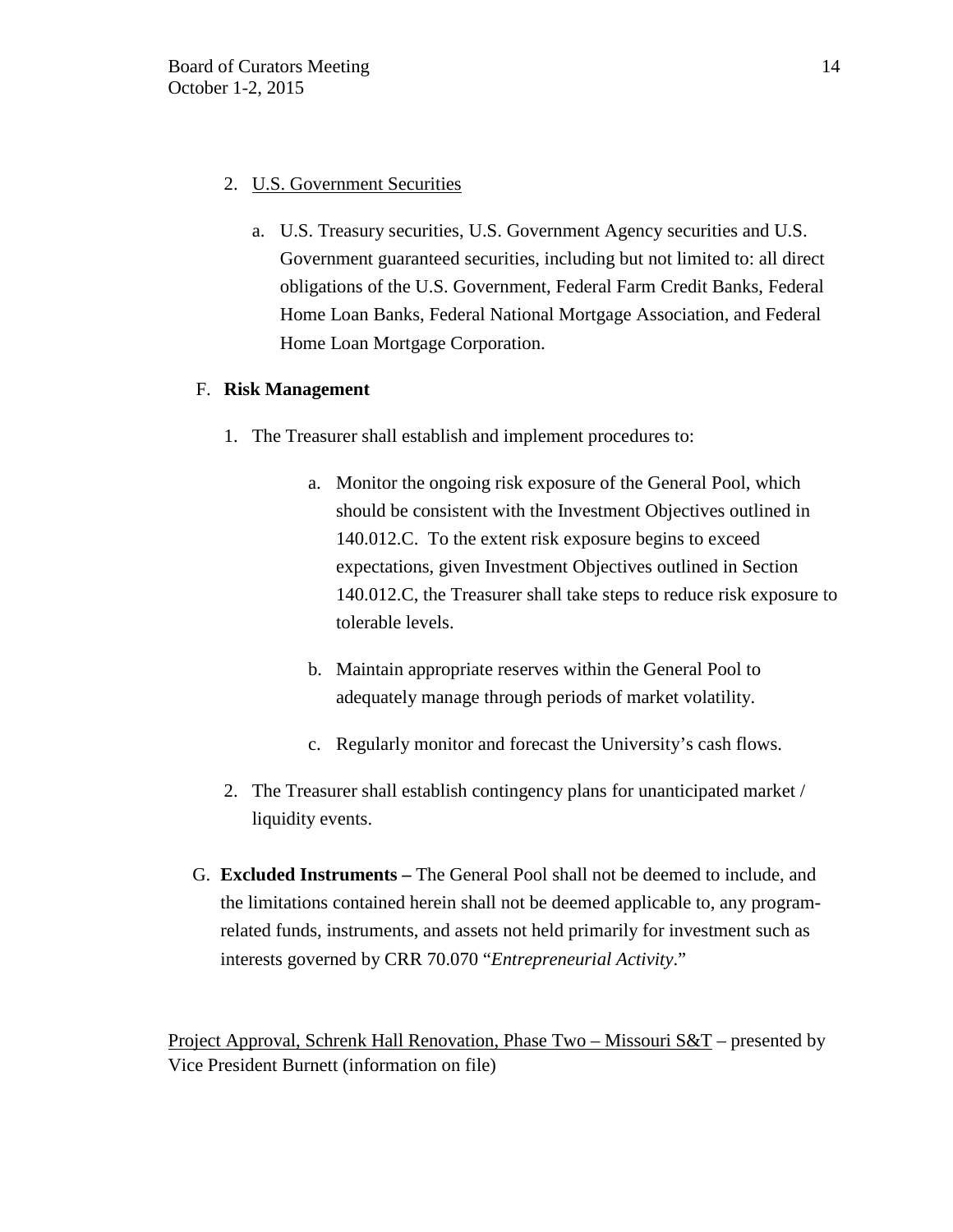It was recommended by Chancellor Schrader, endorsed by President Wolfe, recommended by the Finance Committee, moved by Curator Covington and seconded by Curator Phillips, that the following action be approved:

project approval for Schrenk Hall Renovation, Phase Two, for Missouri S&T.

| Funding of the project budget is from: |              |
|----------------------------------------|--------------|
| <b>State Funds</b>                     | \$12,076,451 |
| <b>UM Central Bank</b>                 | \$5,160,229  |
| <b>Campus Reserves</b>                 | \$1,000,000  |
| <b>Total Funding</b>                   | \$18,236,680 |
| Roll call vote of the Board:           |              |
| Curator Covington voted yes.           |              |
| $C$ unaton $C$ unna viotad vioc        |              |

Curator Cupps voted yes. Curator Graham voted yes. Curator Henrickson voted yes. Curator Phillips voted yes. Curator Snowden voted yes. Curator Steelman voted yes. Curator Steward voted yes.

The motion carried.

Project Approval, Stewart Hall Renovation, MU – presented by Vice President Burnett (information on file)

It was recommended by Chancellor Loftin, endorsed by President Wolfe, recommended by the Finance Committee, moved by Curator Covington and seconded by Curator Phillips, that the following action be approved:

> the project approval for Stewart Hall Renovation for University of Missouri – Columbia. Funding of the project budget is from: State Funds \$12,530,236 UM Central Bank  $$5,000,000$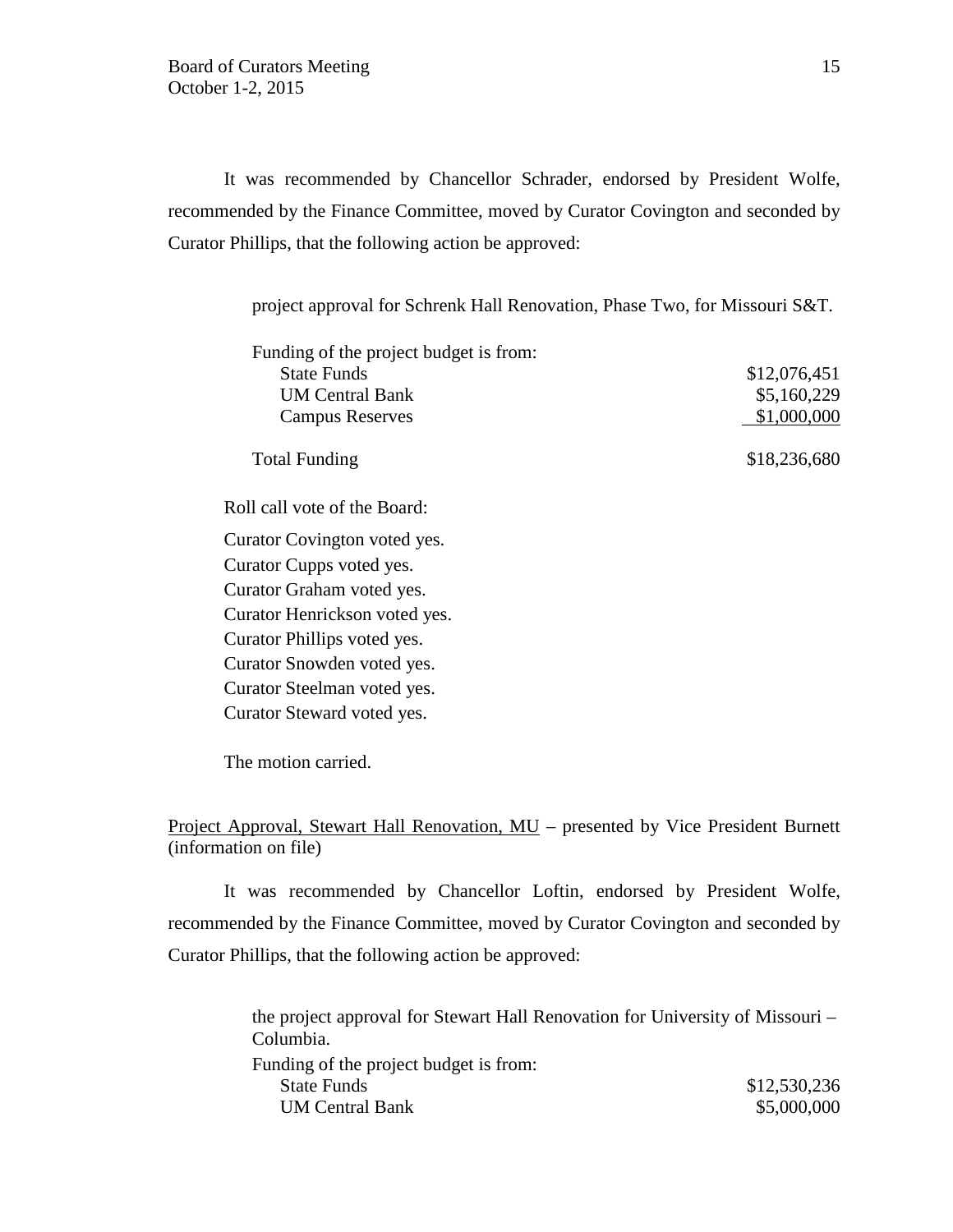Campus Facilities  $$469,764$ Total Funding  $$18,000,000$ 

Roll call vote of the Board: Curator Covington voted yes. Curator Cupps voted yes. Curator Graham voted yes. Curator Henrickson voted yes. Curator Phillips voted yes. Curator Snowden voted yes. Curator Steelman voted yes. Curator Steward voted yes.

The motion carried.

The public session of the Board of Curators meeting recessed at 1:50 p.m. on Thursday, October 1, 2015.

### **Executive Session**

A meeting of the University of Missouri Board of Curators was reconvened in executive session at 2:03 P.M., on Thursday, October 1, 2015, in Room 402 of the Student Union on the University of Missouri – Kansas City campus, Kansas City, Missouri, pursuant to public notice given of said meeting. Curator Donald L. Cupps, Chairman of the Board of Curators, presided over the meeting.

Present The Honorable Ann K. Covington The Honorable Donald L. Cupps The Honorable Maurice B. Graham The Honorable Pamela Q. Henrickson The Honorable John R. Phillips The Honorable Phillip H. Snowden The Honorable David L. Steelman The Honorable David L. Steward

Also Present Mr. Timothy M. Wolfe, President Mr. Stephen J. Owens, General Counsel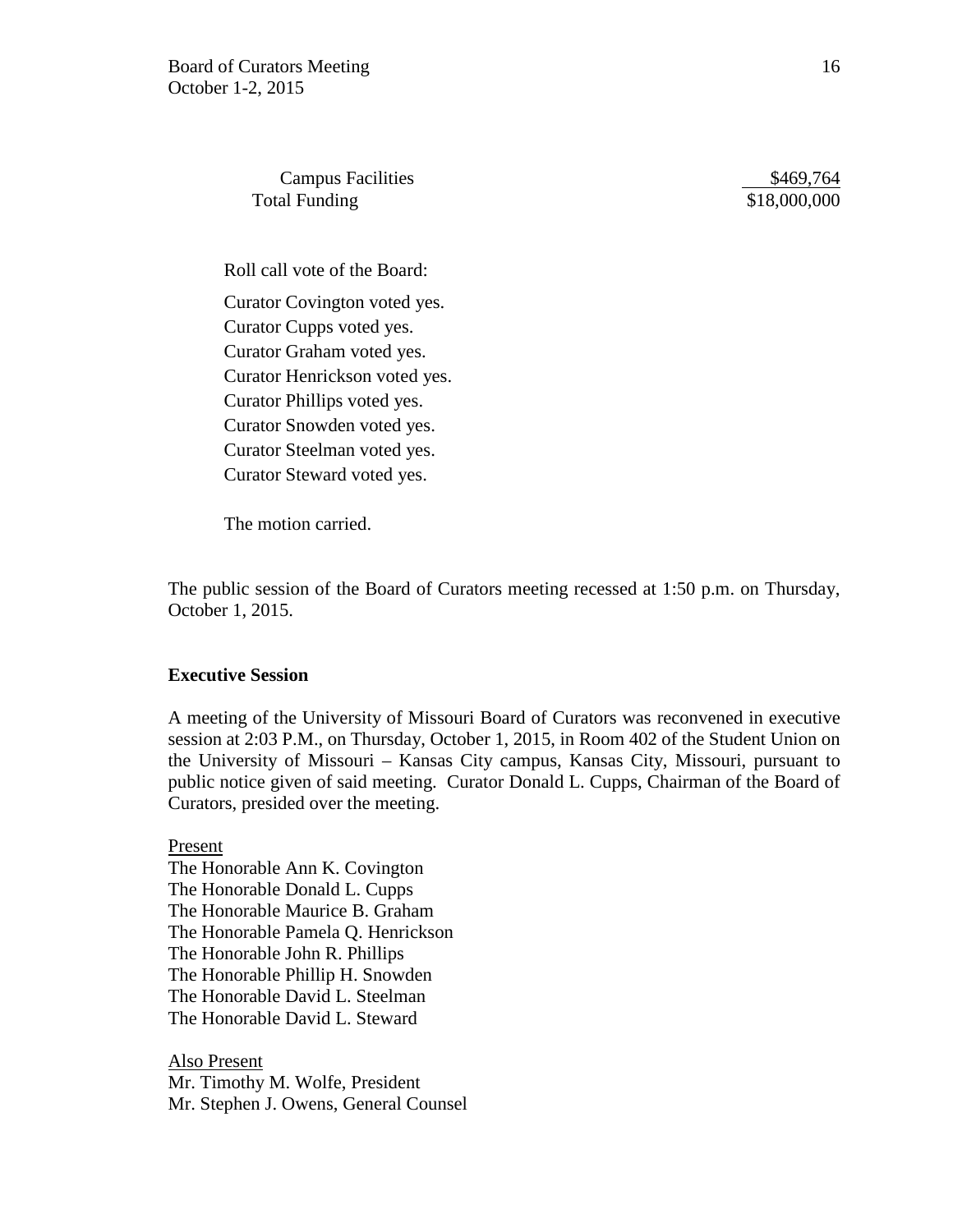Ms. Cindy S. Harmon, Secretary of the Board of Curators Miss Tracy Mulderig, Student Representative to the Board of Curators Dr. Henry "Hank" Foley, Executive Vice President, Academic Affairs

## **General Business**

Curators' Professor Emeritus, H. Carl Gerhardt – presented by Executive Vice President Foley (information on file)

It was recommended by Chancellor R. Bowen Loftin, endorsed by President

Timothy M. Wolfe, recommended by the Academic, Student and External Affairs

Committee, moved by Curator Steward, and seconded by Curator Covington, that the

following action be approved:

that upon the recommendation of Chancellor R. Bowen Loftin it is recommended that Professor H. Carl Gerhardt be named to the position University of Missouri Curators' Professor Emeritus, effective September 1, 2015.

Roll call vote of Board:

Curator Covington voted yes. Curator Cupps voted yes. Curator Graham voted yes. Curator Henrickson voted yes. Curator Phillips voted yes. Curator Snowden voted yes. Curator Steelman voted yes. Curator Steward voted yes.

The motion carried.

The complete nomination file can be found in the UM System Academic Affairs Office.

Curators' Professor, Henry T. Nguyen, MU – presented by Executive Vice President Foley (information on file)

It was recommended by Chancellor R. Bowen Loftin, endorsed by President Timothy

M. Wolfe, recommended by the Academic, Student and External Affairs Committee,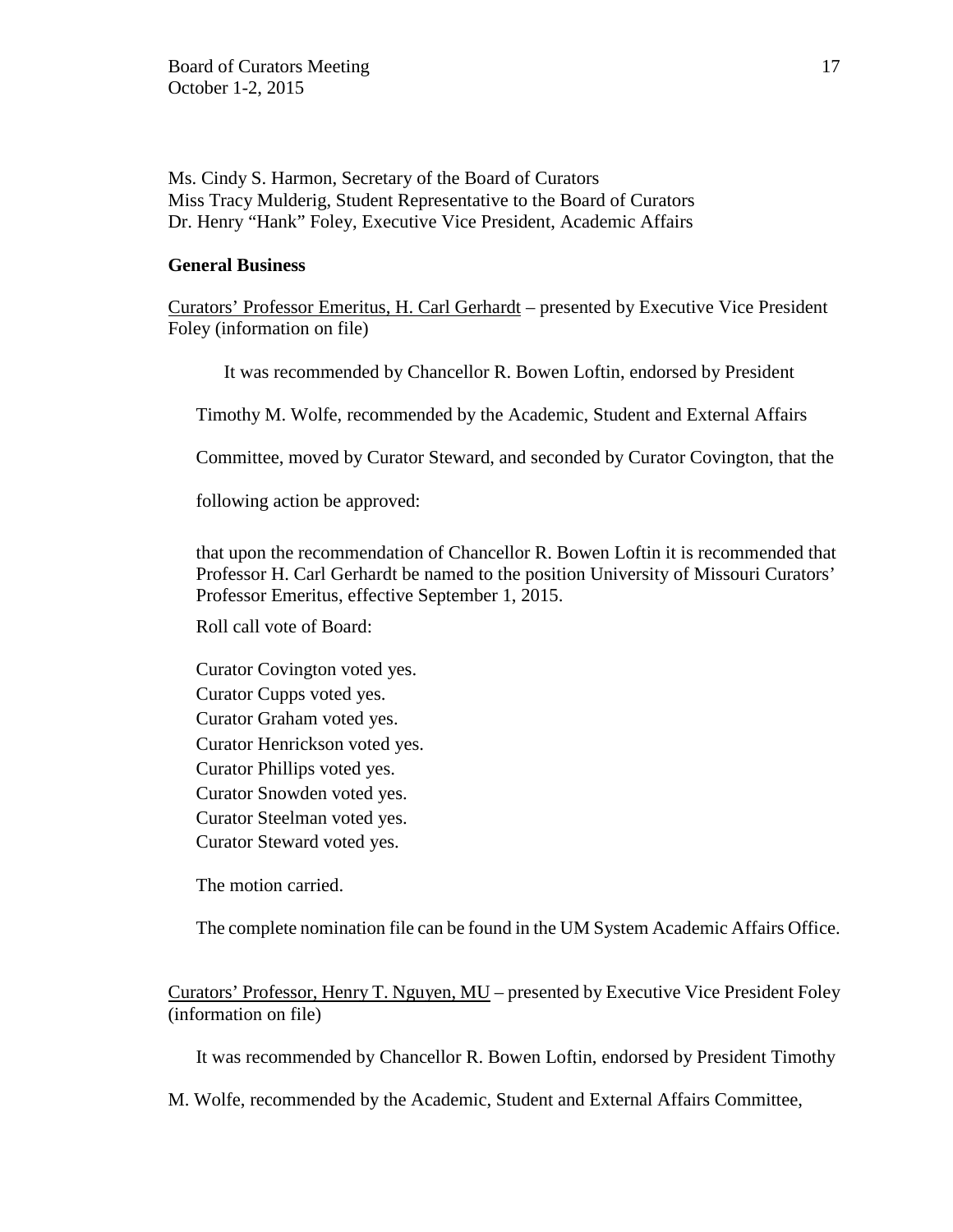moved by Curator Steward, and seconded by Curator Covington, that the following

action be approved:

that upon the recommendation of Chancellor Loftin, the Provost, and the Executive Vice President of Academic Affairs, it is recommended that Professor Henry T. Nguyen be named to the position University of Missouri Curators' Professor, effective September 1, 2015. Professor Nguyen will receive a \$10,000 annual stipend as long as he holds this position. \$5,000 will go to increased compensation (salary and benefits less applicable taxes) with the remaining \$5,000 available for professional expenses associated with his teaching, research, or creative activities. In accordance with Collected Rules and Regulations, 320.070, this appointment is for a period of five years which may be renewed at the discretion of the Chancellor.

Roll call vote of Board:

Curator Covington voted yes. Curator Cupps voted yes. Curator Graham voted yes. Curator Henrickson voted yes. Curator Phillips voted yes. Curator Snowden voted yes. Curator Steelman voted yes. Curator Steward voted yes.

The motion carried.

The complete nomination file can be found in the UM System Academic Affairs Office.

Curators' Professor, Kennon M. Sheldon, MU – presented by Executive Vice President Foley (information on file)

It was recommended by Chancellor R. Bowen Loftin, endorsed by President

Timothy M. Wolfe, recommended by the Academic, Student and External Affairs

Committee, moved by Curator Steward, and seconded by Curator Covington, that the

following action be approved:

that upon the recommendation of Chancellor Loftin, the Provost, and the Executive Vice President for Academic Affairs, it is recommended that Professor Kennon M. Sheldon be named to the position University of Missouri Curators' Professor,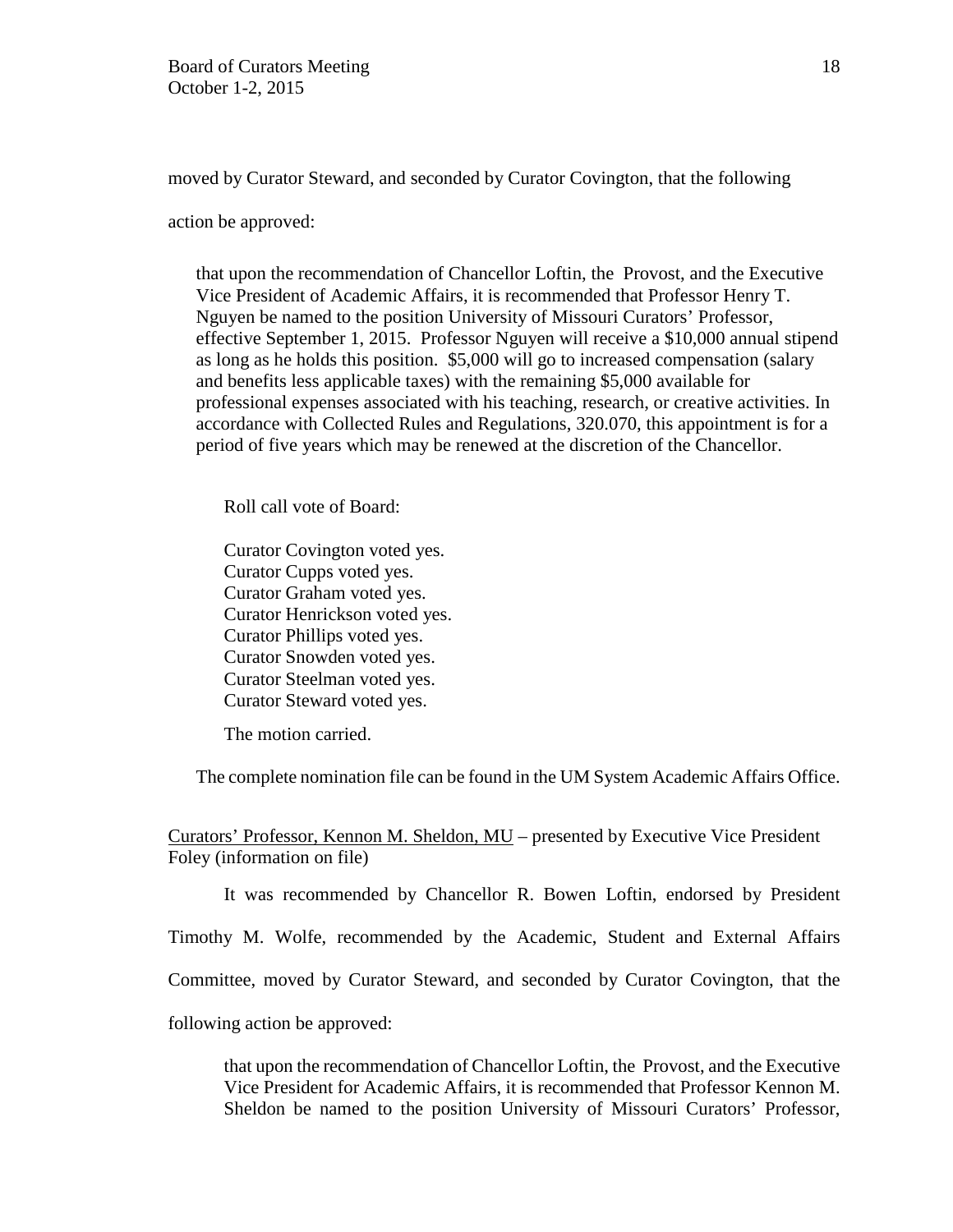effective September 1, 2015. Professor Sheldon will receive a \$10,000 annual stipend as long as he holds this position. \$5,000 will go to increased compensation (salary and benefits less applicable taxes) with the remaining \$5,000 available for professional expenses associated with his teaching, research, or creative activities. In accordance with Collected Rules and Regulations, 320.070, this appointment is for a period of five years which may be renewed at the discretion of the Chancellor.

Roll call vote of Board:

Curator Covington voted yes. Curator Cupps voted yes. Curator Graham voted yes. Curator Henrickson voted yes. Curator Phillips voted yes. Curator Snowden voted yes. Curator Steelman voted yes. Curator Steward voted yes.

The motion carried.

The complete nomination file can be found in the UM System Academic Affairs Office.

Curators' Professor, Gary A. Weisman, MU – presented by Executive Vice President Foley (information on file)

It was recommended by Chancellor R. Bowen Loftin, endorsed by President

Timothy M. Wolfe, recommended by the Academic, Student and External Affairs

Committee, moved by Curator Steward, and seconded by Curator Covington, that the

following action be approved:

that upon the recommendation of Chancellor Loftin, the Provost, and the Executive Vice President for Academic Affairs, it is recommended that Professor Gary A. Weisman be named to the position University of Missouri Curators' Professor, effective September 1, 2015. Professor Weisman will receive a \$10,000 annual stipend as long as he holds this position. \$5,000 will go to increased compensation (salary and benefits less applicable taxes) with the remaining \$5,000 available for professional expenses associated with his teaching, research, or creative activities.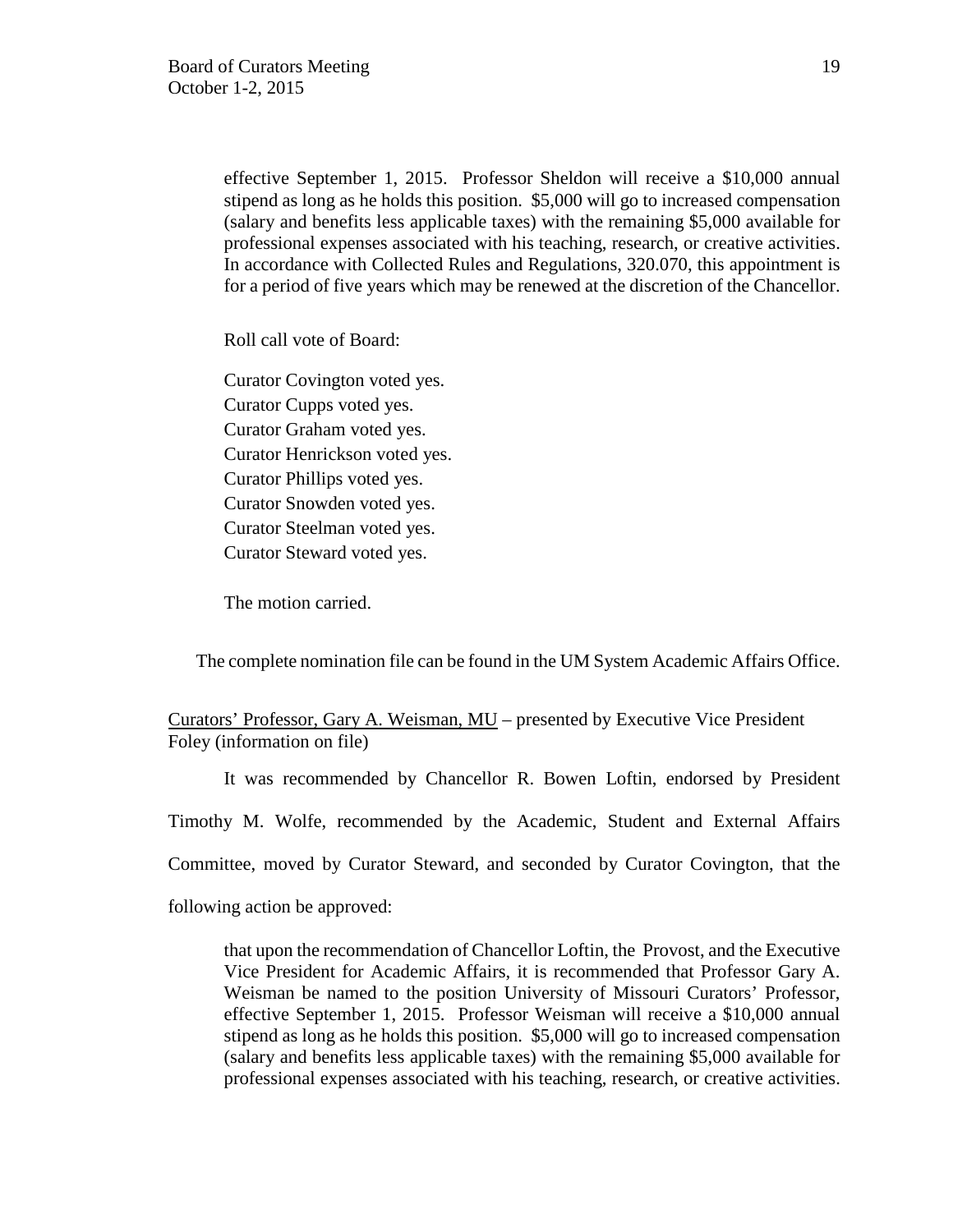In accordance with Collected Rules and Regulations, 320.070, this appointment is for a period of five years which may be renewed at the discretion of the Chancellor.

Roll call vote of Board:

Curator Covington voted yes. Curator Cupps voted yes. Curator Graham voted yes. Curator Henrickson voted yes. Curator Phillips voted yes. Curator Snowden voted yes. Curator Steelman voted yes. Curator Steward voted yes.

The motion carried.

The complete nomination file can be found in the UM System Academic Affairs Office.

Curators' Teaching Professor, Mary Jo Muratore, MU – presented by Executive Vice President Foley (information on file)

It was recommended by Chancellor R. Bowen Loftin, endorsed by President

Timothy M. Wolfe, recommended by the Academic, Student and External Affairs

Committee, moved by Curator Steward, and seconded by Curator Covington, that the

following action be approved:

that upon the recommendation of Chancellor Loftin, the Provost, and the Executive Vice President for Academic Affairs, it is recommended that Professor Mary Jo Muratore be named to the position University of Missouri Curators' Teaching Professor, effective September 1, 2015. Professor Muratore will receive a \$10,000 annual stipend as long as she holds this position. \$5,000 will go to increased compensation (salary and benefits less applicable taxes) with the remaining \$5,000 available for professional expenses associated with her teaching, research, or creative activities. In accordance with Collected Rules and Regulations, 320.070, this appointment is for a period of five years which may be renewed at the discretion of the Chancellor.

Roll call vote of Board: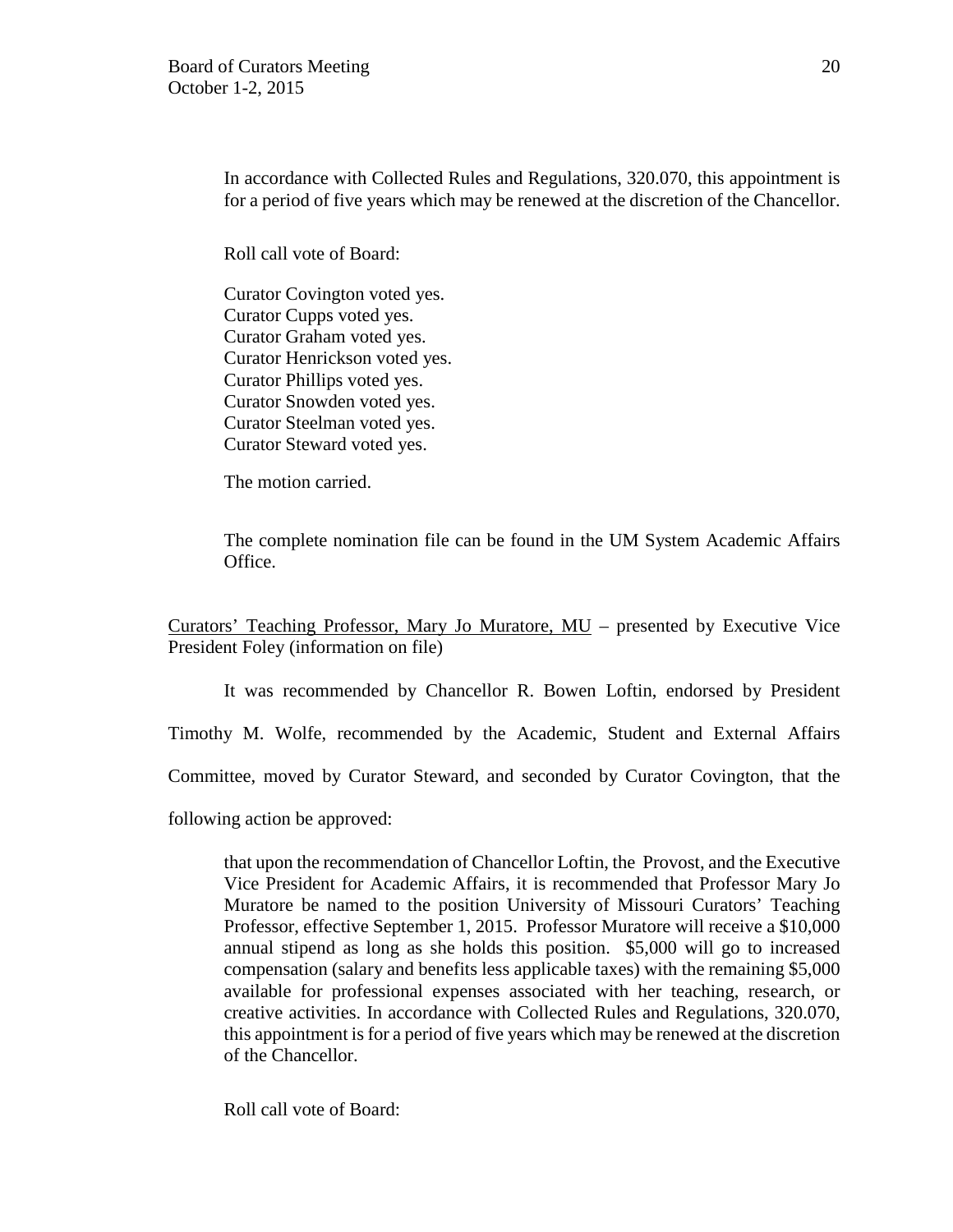Curator Covington voted yes. Curator Cupps voted yes. Curator Graham voted yes. Curator Henrickson voted yes. Curator Phillips voted yes. Curator Snowden voted yes. Curator Steelman voted yes. Curator Steward voted yes.

The motion carried.

The complete nomination file can be found in the UM System Academic Affairs Office.

Curators' Teaching Professor, Diana L. Ahmad, Missouri University of Science and Technology – presented by Executive Vice President Foley (information on file)

It was recommended by Chancellor Cheryl B. Schrader, endorsed by President

Timothy M. Wolfe, recommended by the Academic, Student and External Affairs

Committee, moved by Curator Steward, and seconded by Curator Covington, that the

following action be approved:

that upon the recommendation of Chancellor Schrader, the Provost, and the Executive Vice President for Academic Affairs, it is recommended that Professor Diana L. Ahmad be named to the position University of Missouri Curators' Teaching Professor, effective January 1, 2016. Professor Ahmad will receive a \$10,000 annual stipend as long as she holds this position. \$5,000 will go to increased compensation (salary and benefits less applicable taxes) with the remaining \$5,000 available for professional expenses associated with her teaching, research, or creative activities. In accordance with Collected Rules and Regulations, 320.070, this appointment is for a period of five years which may be renewed at the discretion of the Chancellor.

Roll call vote of Board:

Curator Covington voted yes. Curator Cupps voted yes. Curator Graham voted yes. Curator Henrickson voted yes. Curator Phillips voted yes. Curator Snowden voted yes.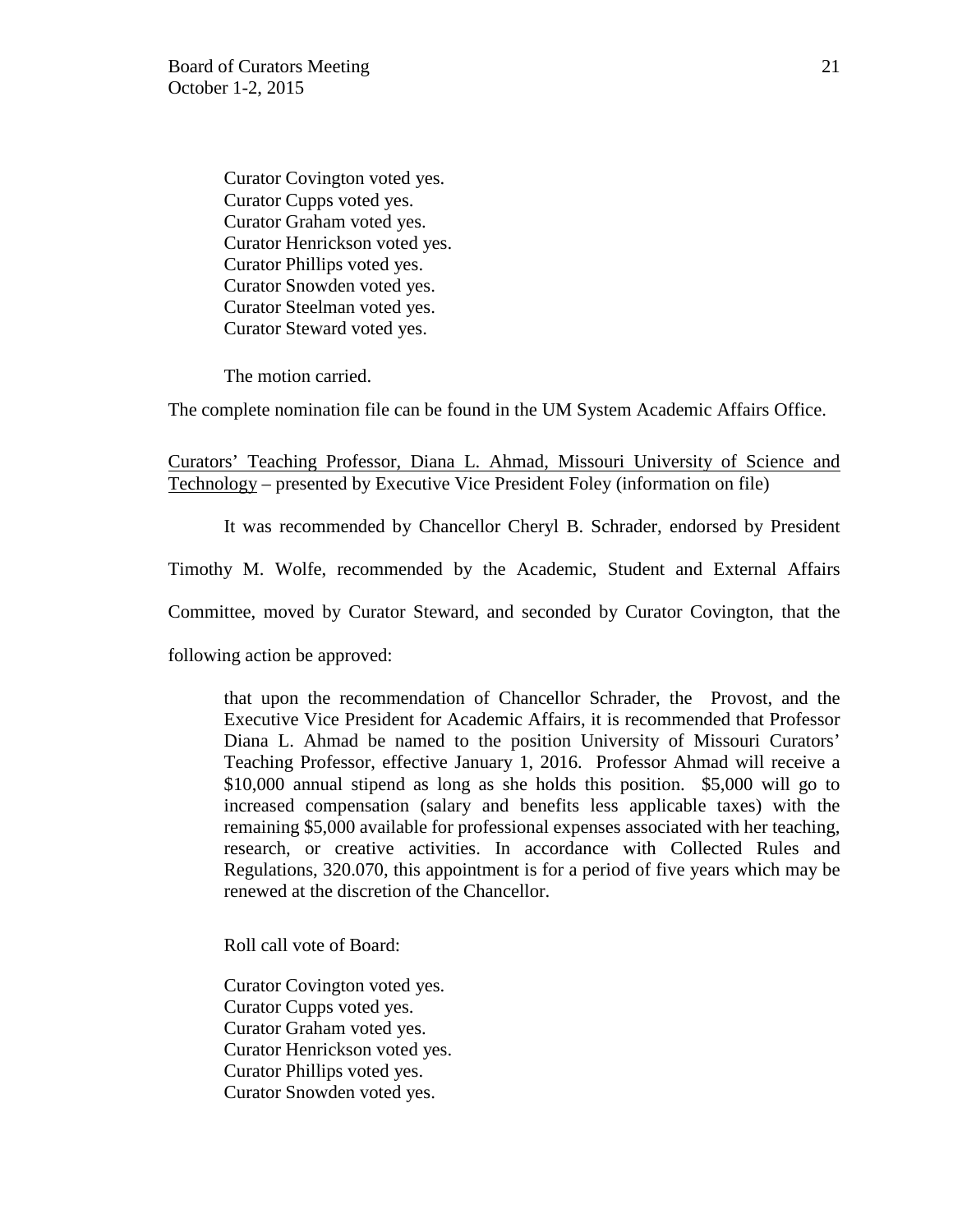Curator Steelman voted yes. Curator Steward voted yes.

The motion carried.

The complete nomination file can be found in the UM System Academic Affairs Office.

Curators' Professor, Joel G. Burken, Missouri University of Science and Technology – presented by Executive Vice President Foley (information on file)

It was recommended by Chancellor Cheryl B. Schrader, endorsed by President

Timothy M. Wolfe, recommended by the Academic, Student and External Affairs

Committee, moved by Curator Steward, and seconded by Curator Covington, that the

following action be approved:

that upon the recommendation of Chancellor Schrader, the Provost, and the Executive Vice President for Academic Affairs, it is recommended that Professor Joel G. Burken be named to the position University of Missouri Curators' Professor, effective January 1, 2016. Professor Burken will receive a \$10,000 annual stipend as long as he holds this position. \$5,000 will go to increased compensation (salary and benefits less applicable taxes) with the remaining \$5,000 available for professional expenses associated with his teaching, research, or creative activities. In accordance with Collected Rules and Regulations, 320.070, this appointment is for a period of five years which may be renewed at the discretion of the Chancellor.

Roll call vote of Board:

Curator Covington voted yes. Curator Cupps voted yes. Curator Graham voted yes. Curator Henrickson voted yes. Curator Phillips voted yes. Curator Snowden voted yes. Curator Steelman voted yes. Curator Steward voted yes.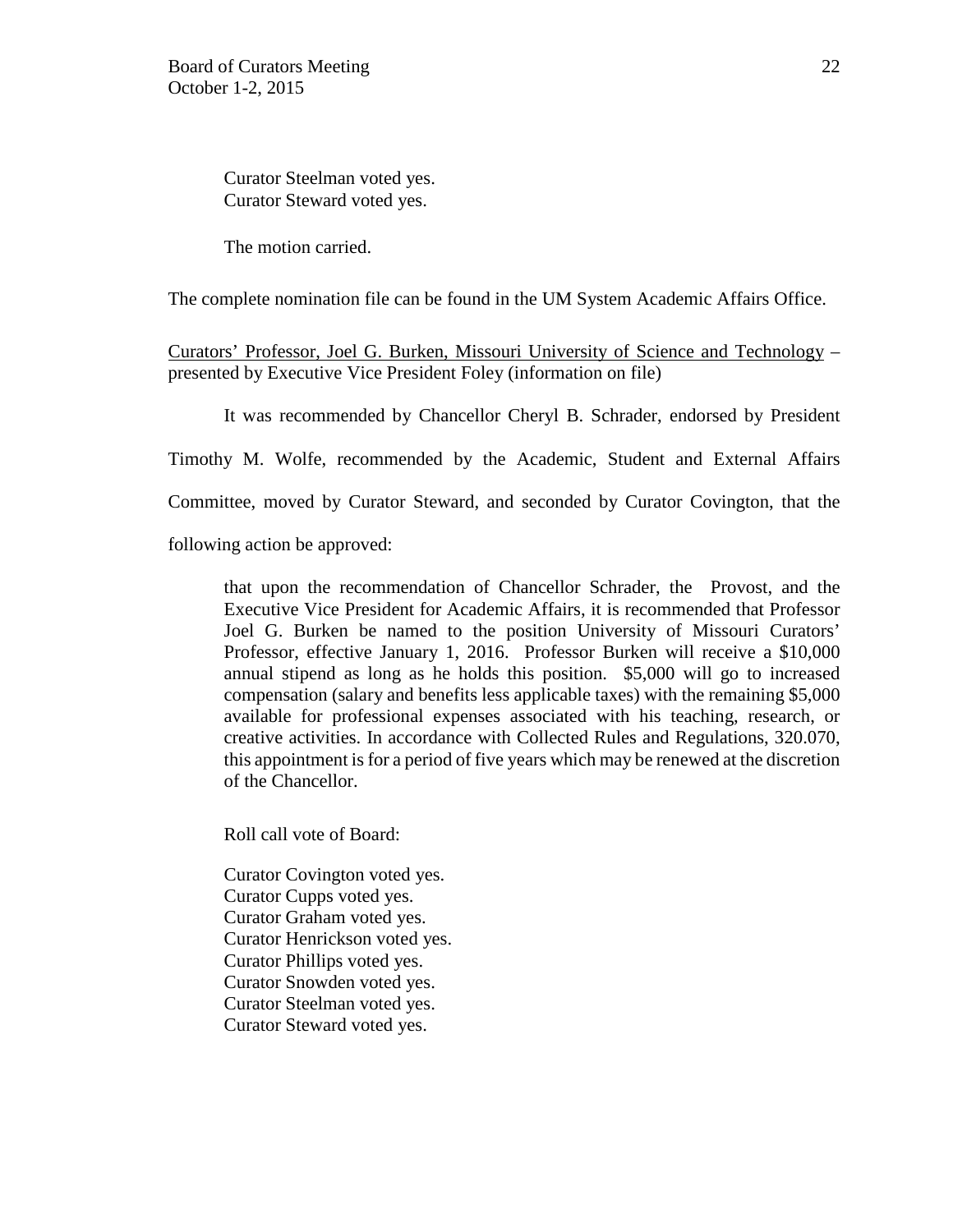The motion carried.

The complete nomination file can be found in the UM System Academic Affairs Office.

Chancellor George joined the meeting.

Revocation of Degree, UMSL – presented by Chancellor George (information on file)

It was recommended by Chancellor George, endorsed by President Wolfe, moved by Curator Graham and seconded by Curator Steward that the Board of Curators, pursuant to Section 220.025 of the Collected Rules and Regulations (CRR), and after consideration of the record, the recommendation of the Campus Degree Revocation Committee, and the recommendation of the Chancellor, does hereby revoke the Ph.D. degree awarded to Mohammed Abhary; and that the Secretary of the board shall provide notice to the appropriate parties in accordance with CRR Section 220.025.H (as on file with the minutes of this meeting).

Roll call vote of the Board:

Curator Covington voted yes. Curator Cupps voted yes. Curator Graham voted yes. Curator Henrickson voted yes. Curator Phillips voted yes. Curator Snowden voted yes. Curator Steelman voted yes. Curator Steward voted yes.

The motion carried.

President's Report on performance goal, contracts and personnel – presented by President Wolfe.

Litigation Report – presented by General Counsel Owens.

# **Compensation and Human Resources Committee Meeting – Executive Session**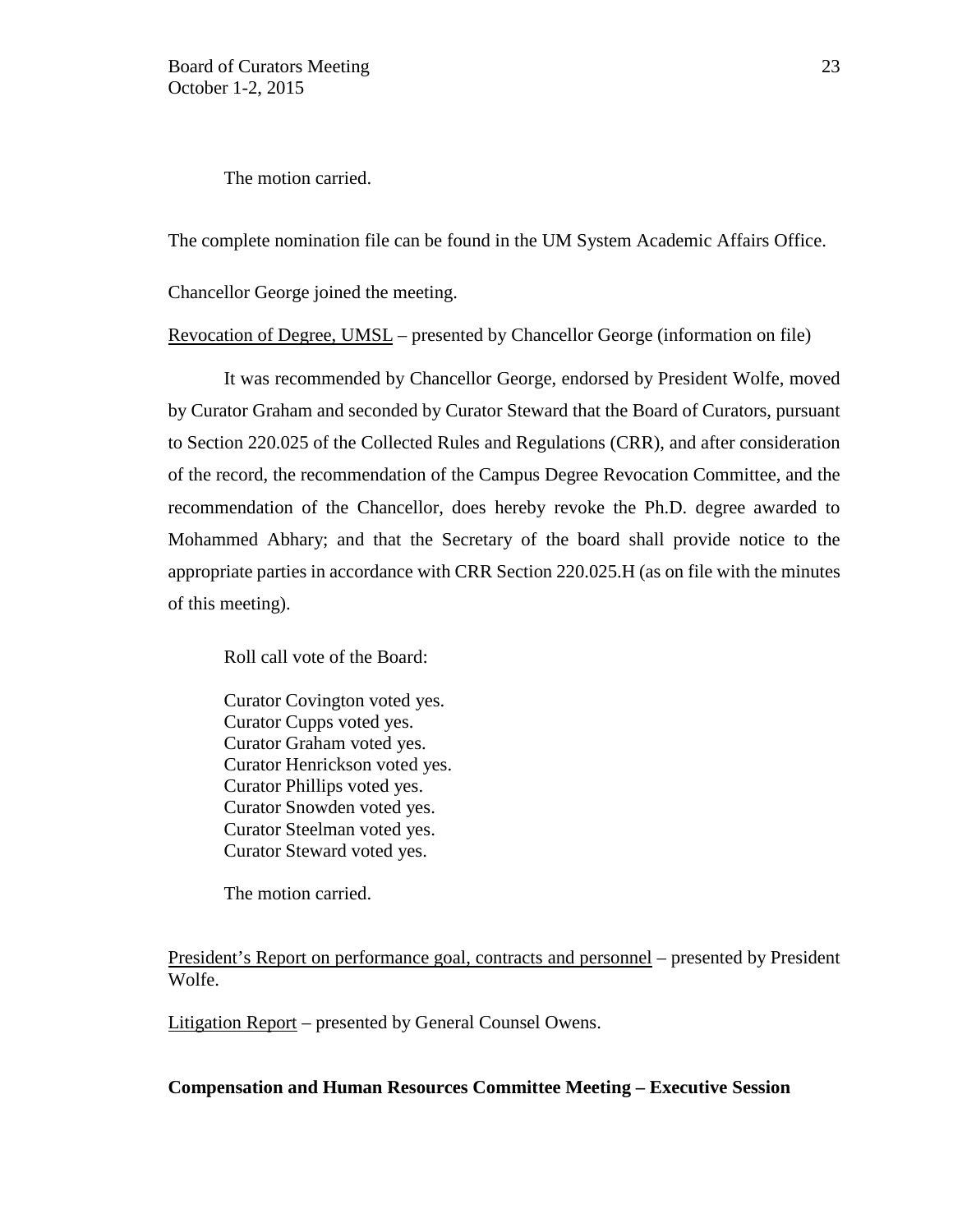Performance Goals for Fiscal Year 2016, UM System President Timothy M. Wolfe – presented by Curator Phillips.

No action taken by the Board.

Recessed Executive Session of the Board of Curators meeting at 5:15 p.m. on Thursday, December 1, 2015.

# **Reception and Dinner for the Board of Curators, President and General Officers (by invitation)**

 $6:00 - 8:30$  P.M. Thursday, October 1, 2015 Hosted by Chancellor Leo Morton Location: Kauffman Center for the Performing Arts, 1601 Broadway Boulevard, Kansas City, Missouri

# **BOARD OF CURATORS MEETING**

|                         | <b>UMKC Faculty Senate Breakfast with the Board of Curators</b>      |
|-------------------------|----------------------------------------------------------------------|
| $8:00 - 8:45$ A.M.      |                                                                      |
| Friday, October 2, 2015 |                                                                      |
| Location:               | Student Union, Multipurpose Room 401 B & C, University of Missouri – |
|                         | Kansas City campus                                                   |
| Topic:                  | Faculty Who Engage in Scholarship and Funded Research                |
| Presenters:             | Peter Koulen, Resa Derakshani and Tony Caruso                        |

# **Public Session**

A meeting of the University of Missouri Board of Curators reconvened in public session at 9:00 A.M., on Friday, October 2, 2015, in Multipurpose Room 401 A & D of the Student Union on the University of Missouri – Kansas City campus, Kansas City, Missouri, pursuant to public notice given of said meeting. Curator Donald L. Cupps, Chairman of the Board of Curators, presided over the meeting.

Present The Honorable Ann K. Covington The Honorable Donald L. Cupps The Honorable Maurice B. Graham The Honorable Pamela Q. Henrickson The Honorable John R. Phillips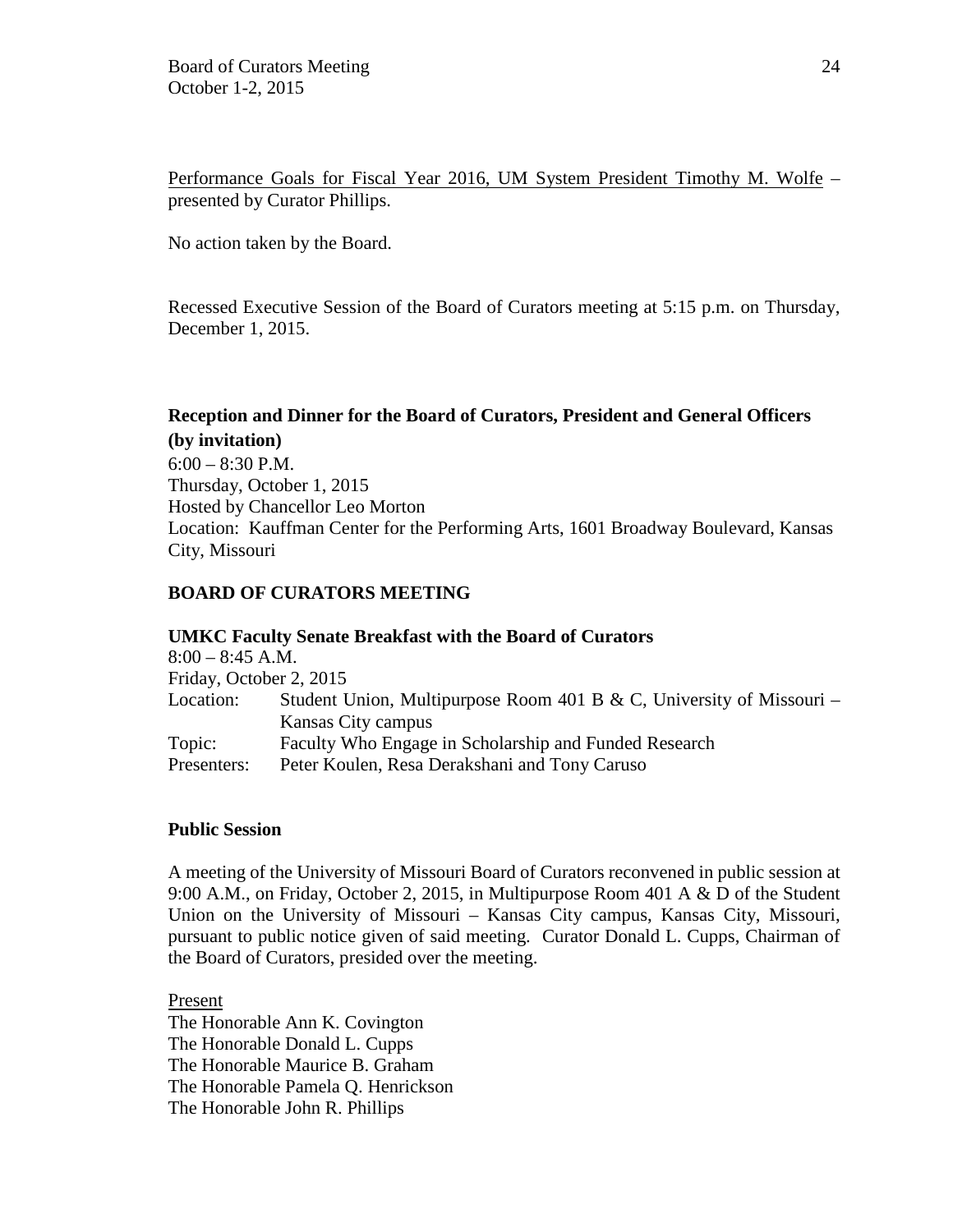Board of Curators Meeting 25 October 1-2, 2015

The Honorable Phillip H. Snowden The Honorable David L. Steelman The Honorable David L. Steward

Also Present

Mr. Timothy M. Wolfe, President Mr. Stephen J. Owens, General Counsel Ms. Cindy Harmon, Secretary of the Board of Curators Miss Tracy H. Mulderig, Student Representative to the Board of Curators Dr. Gary K. Allen, Vice President for Information Technology Dr. Brian D. Burnett, Vice President for Finance Dr. Henry "Hank" Foley, Executive Vice President of Academic Affairs Dr. Thomas F. George, Chancellor for University of Missouri-St. Louis Mr. Stephen C. Knorr, Vice President for University Relations Dr. R. Bowen Loftin, Chancellor for University of Missouri Mr. Leo E. Morton, Chancellor for University of Missouri-Kansas City Dr. Betsy Rodriguez, Vice President for Human Resources Dr. Cheryl B. Schrader, Chancellor for Missouri University of Science and Technology Ms. Zora Z. Mulligan, Chief of Staff, UM System Mr. John Fougere, Chief Communications Officer, UM System Media representatives

A moment of silence was observed for the victims of an Oregon Community College shooting incident.

## **General Business**

Board Chairman's Report – Year of the Student – Focus on Mental Health – (slides and handout on file)

Debra Robison from Missouri University of Science and Technology led a presentation and panel discussion for the Board with representatives from counseling centers from each campus.

University of Missouri – Kansas City Strategic Plan Highlights – presented by Chancellor Morton and Provost Bichelmeyer. The focus of the presentation was using technological innovation to improve academic success.

### **Consent Agenda**

Action 1. Minutes, July 24, 2015 Board of Curators Meeting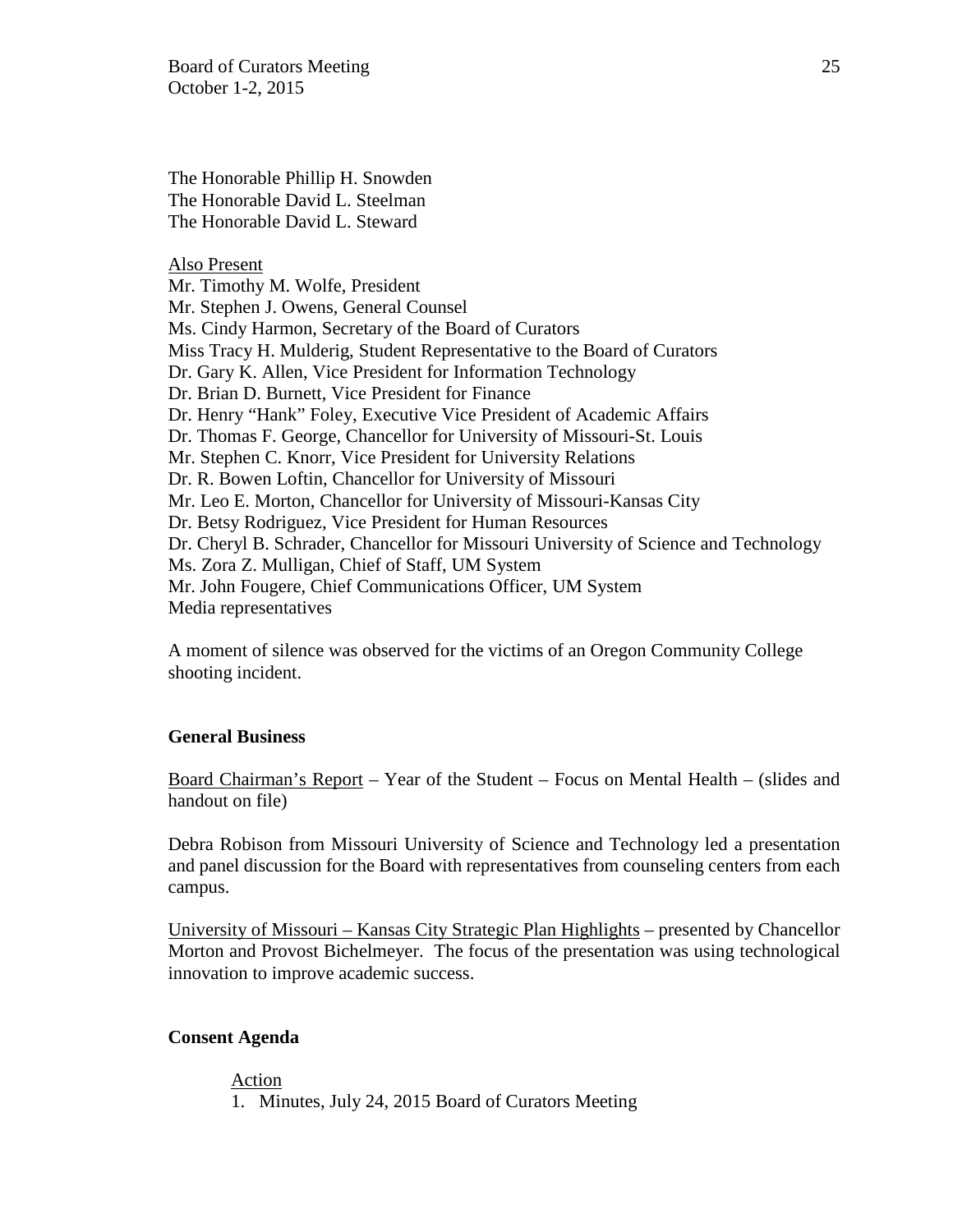- 2. Minutes, September 8-9, 2015 Board of Curators Development Session and Committee Meeting
- 3. Degrees, Fall Semester 2015 for all campuses
- 4. Approval of Spinal Cord Injuries and Congenital or Acquired Disease Processes Research Program Proposals
- 5. Amendment CRR 320.090, Emeritus Designation, UM
- 6. New College of Business Administration (COBA) Building-Phase One Building Naming, UMSL
- 7. Sole Source, Purchase of Genotyping Services, MU
- 1. Minutes, July 24, 2015 Board of Curators Meeting as provided to the curators for review and approval.
- 2. Minutes, September 8-9, 2015 Board of Curators Development Session and Committee Meeting - as provided to the curators for review and approval.
- 3. Degrees, Fall Semester 2015 for all campuses –

That the action of the President of the University of Missouri System in awarding degrees and certificates to candidates recommended by the various faculties and committees of the four University of Missouri System campuses who fulfill the requirements for such degrees and certificates at the end of the Fall Semester 2015, shall be approved, and that the lists of said students who have been awarded degrees and certificates be included in the records of the meeting.

4. Approval of Spinal Cord Injuries and Congenital or Acquired Disease Processes Research Program Proposals –

> Proposal Recommended For Funding 2015

I. Development of neural bridge circuits for spinal cord repair

Dennis Barbour Associate Professor Washington University in St. Louis

Total funding recommended \$249,992

II. Diffusion basis spectrum imaging predicts neuroinflammation

Wilson Ray Assistant Professor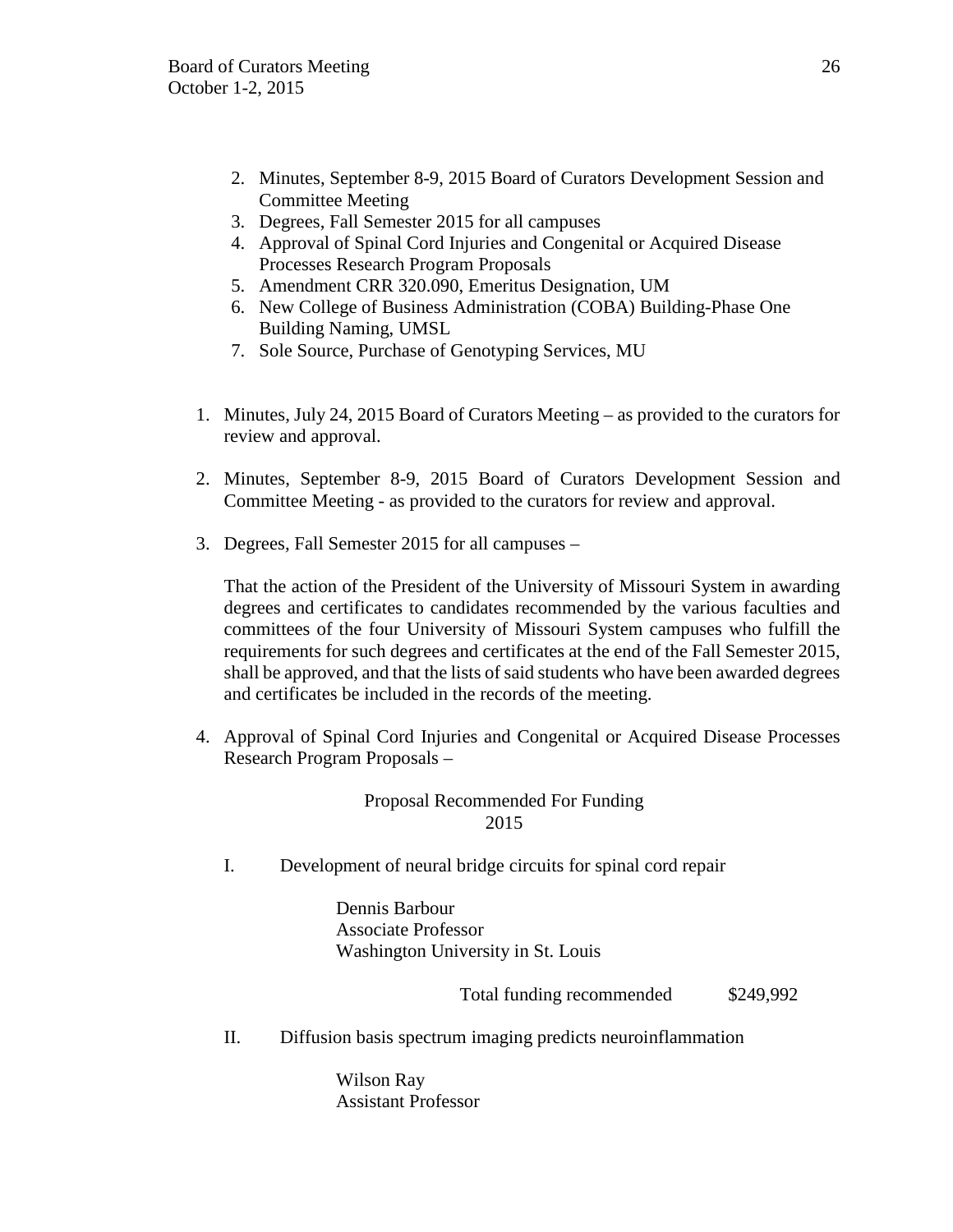Washington University in St. Louis

Total funding recommended  $$250,000$ 

5. Amendment, Collected Rules and Regulations 320.090, Emeritus Designation, UM

# **Chapter 320: Employment and Termination 320.090 Emeritus Designation**

Bd. Min. 12-6-68, p. 34,190; Amended Bd. Min. 3-17-87; Amended 12-16-94, Amended 11-29-07, Amended 6-17-2011, Amended 4-12-13; Amended 10-2-15.

- A. **Rule**--The procedure for granting the title of "Professor Emeritus/Emerita or "Associate Professor Emeritus/Emerita" shall originate with the retiring faculty member's department. The appropriate title shall be granted to any member of the Faculty on regular appointment in good standing at the time of his or her retirement, who
	- 1. Holds the rank of professor or associate professor and has been a member of the Faculty for at least fifteen years; or has held the rank of professor in the Faculty for at least five years;
	- 2. Has indicated the desire to receive emeritus status; and
	- 3. Whose contributions to the department and the University are recognized as meritorious as determined by majority vote of the tenured members of the department, such determination then being transmitted by letter to the Chancellor.
	- 4. Administrators at the level of dean and above may be granted an emeritus title commensurate with their former positions (e.g., Dean emeritus, provost emeritus). To be eligible administrators must have held the rank of professor or associate professor at the University for at least five years, have indicated a desire to receive the emeritus title, and made contributions to the University perceived as meritorious. The chancellor shall have the authority to grant such designation for eligible campus administrators. The president shall have the authority to grant such designation for an eligible chancellor.

# **B. Exceptions**

1. A retiring member of the Faculty who is not covered by the above rule who has been recommended by majority vote of the tenured members of the faculty of the department and by the Dean of the faculty member's school or college, or on campuses with no schools or colleges, by the Provost may be awarded an emeritus designation by the Chancellor when the faculty member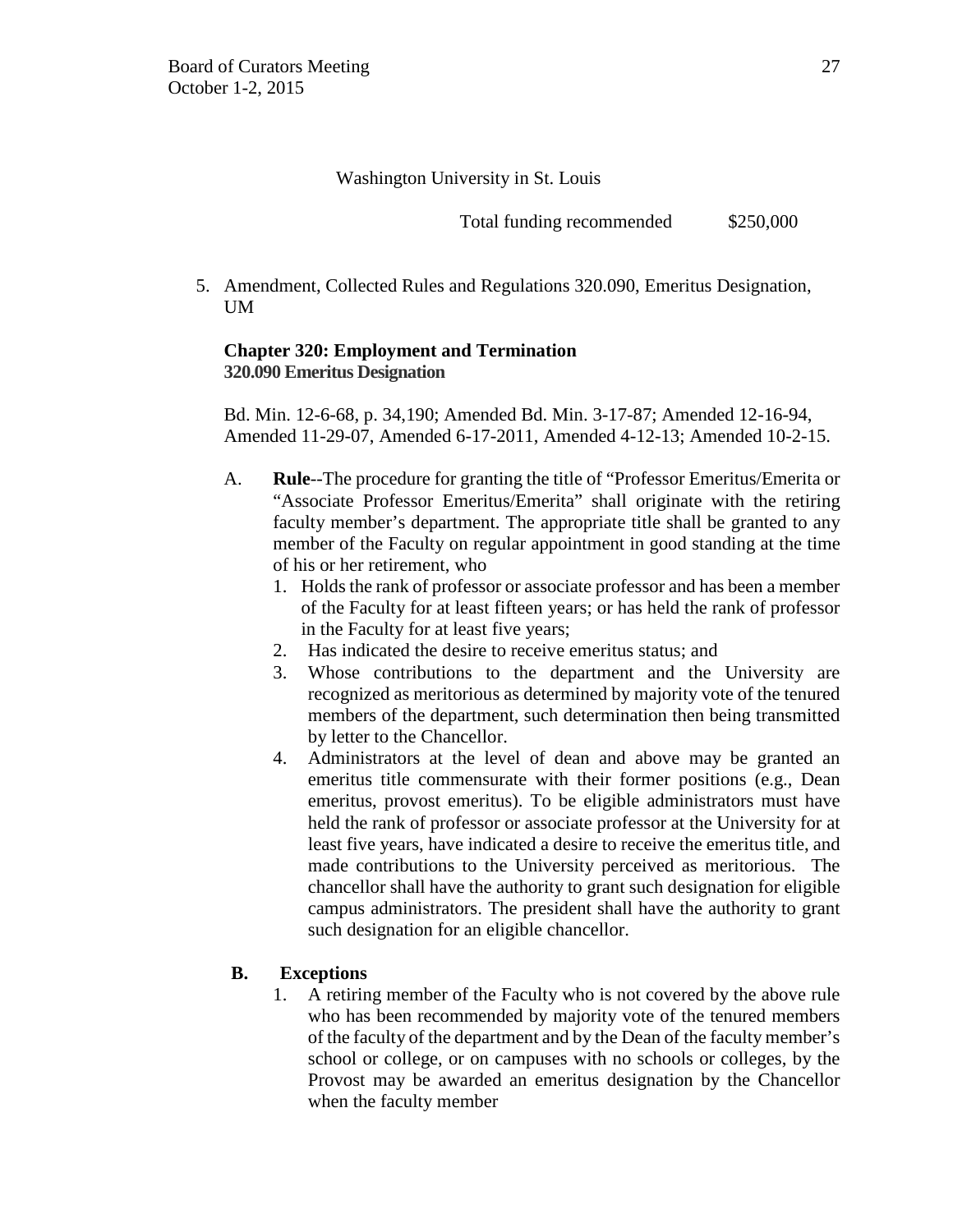- a. has retired in good standing;
- b. has indicated the desire to receive emeritus status; and
- c. his or her contributions to the department and the University are recognized as meritorious.
- 2. For purposes of this section, full-time members of the Medical Faculty may be considered to be on regular appointment and hence eligible under the above rules and exceptions for appointment to the emeritus designation.
- C. Members of the Faculty who have received the title of emeritus shall continue as members (non-voting, "except with regard to votes on promotion and tenure recommendations by qualified professors emeriti who are serving on a special promotion and tenure committee or committees related to procedures for review of faculty performance under circumstances described in section 320.035.A.1.c and section 320.035.A.1.d or section 310.015.B.1.d.(1).(a) and section 310.015.B.1.d.(1).(b) respectively of the Collected Rules and Regulations") of the campus Faculty; and their names shall appear in the list of Officers of Instruction and Administration in the University catalog. Persons retiring from the University who do not receive the title of emeritus shall receive no title designation.
- 6. New College of Business Administration (COBA) Building Phase One Building Naming, UMSL

Pursuant to CRR 110.080 E., it is in the University's best interest for the College of Business Administration Building-Phase One to be named Anheuser-Busch Hall.

7. Sole Source Purchase of Genotyping Services, MU

That the University of Missouri (MU) be authorized to purchase Genotyping Services from GeneSeek, Inc. at a total cost of \$732,750.

| DL985             | \$225,450 |
|-------------------|-----------|
| DK642             | \$490,000 |
| CZS <sub>22</sub> | \$17,300  |
|                   |           |

# **General Business**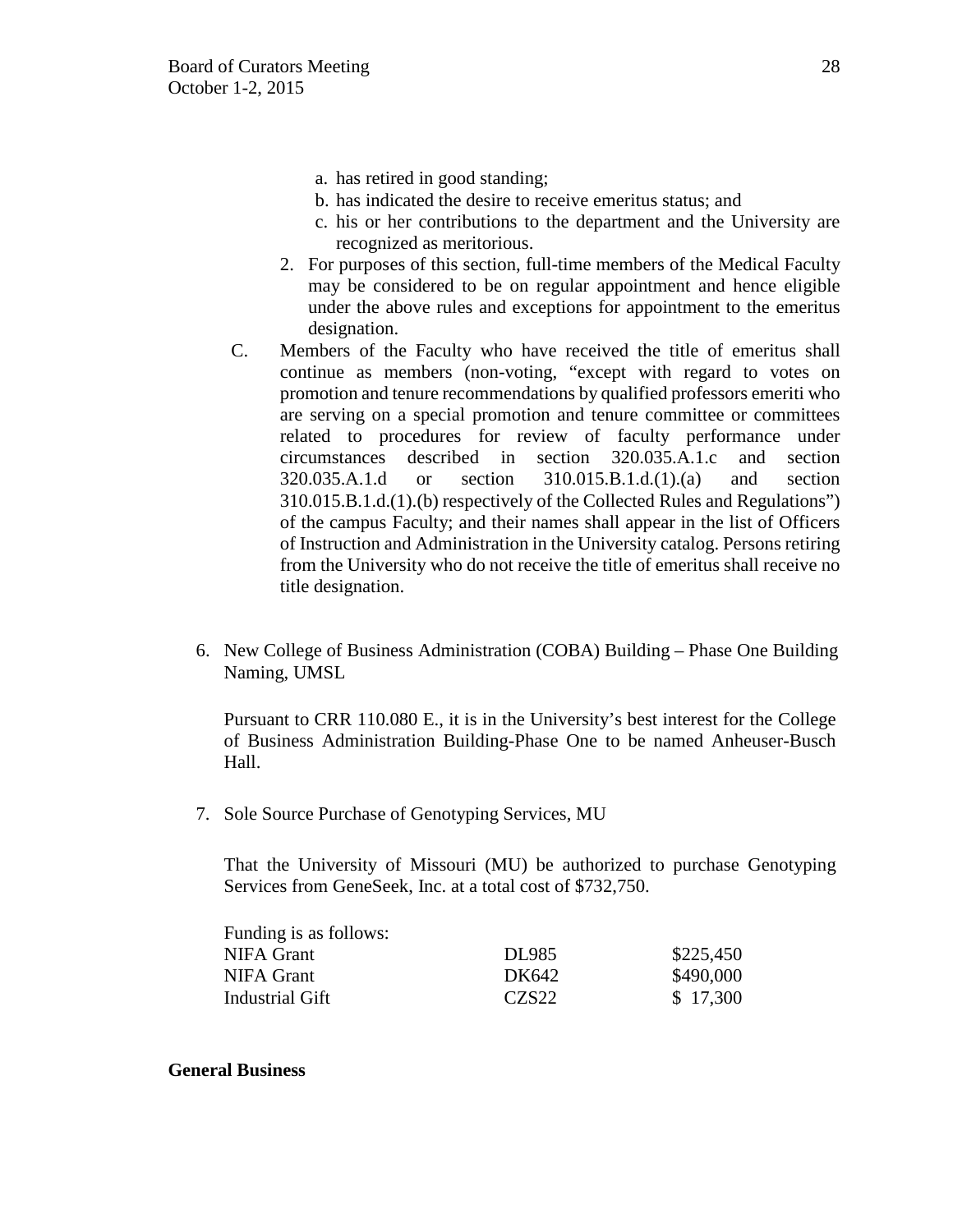UM System President's Report – presented by President Wolfe (slides on file)

The President presented the Strategic Plan Annual Report.

# Good and Welfare

Draft December 10-11, 2015 Board of Curators meeting agenda – no discussion (on file)

Student Representative to the Board of Curators, Tracy Mulderig, stated that the University has a responsibility to the students to provide better counseling services and for training for mental health practitioners across the state.

It was moved by Curator Henrickson and seconded by Curator Covington, that the

public session of the Board of Curators meeting, October 1-2, 2015, be adjourned.

Roll call vote:

Curator Covington voted yes. Curator Cupps voted yes. Curator Graham was absent for vote. Curator Henrickson voted yes. Curator Phillips voted yes. Curator Snowden voted yes. Curator Steelman voted yes. Curator Steward voted yes.

The motion carried.

The public session of the Board meeting recessed at 11:08 A.M. on Friday, October 2, 2015.

# **Executive Session**

A meeting of the University of Missouri Board of Curators was reconvened in executive session at 11:40 A.M., on Friday, October 2, 2015, in Room 402 of the Student Union on the University of Missouri – Kansas City campus, Kansas City, Missouri, pursuant to public notice given of said meeting. Curator Donald L. Cupps, Chairman of the Board of Curators, presided over the meeting.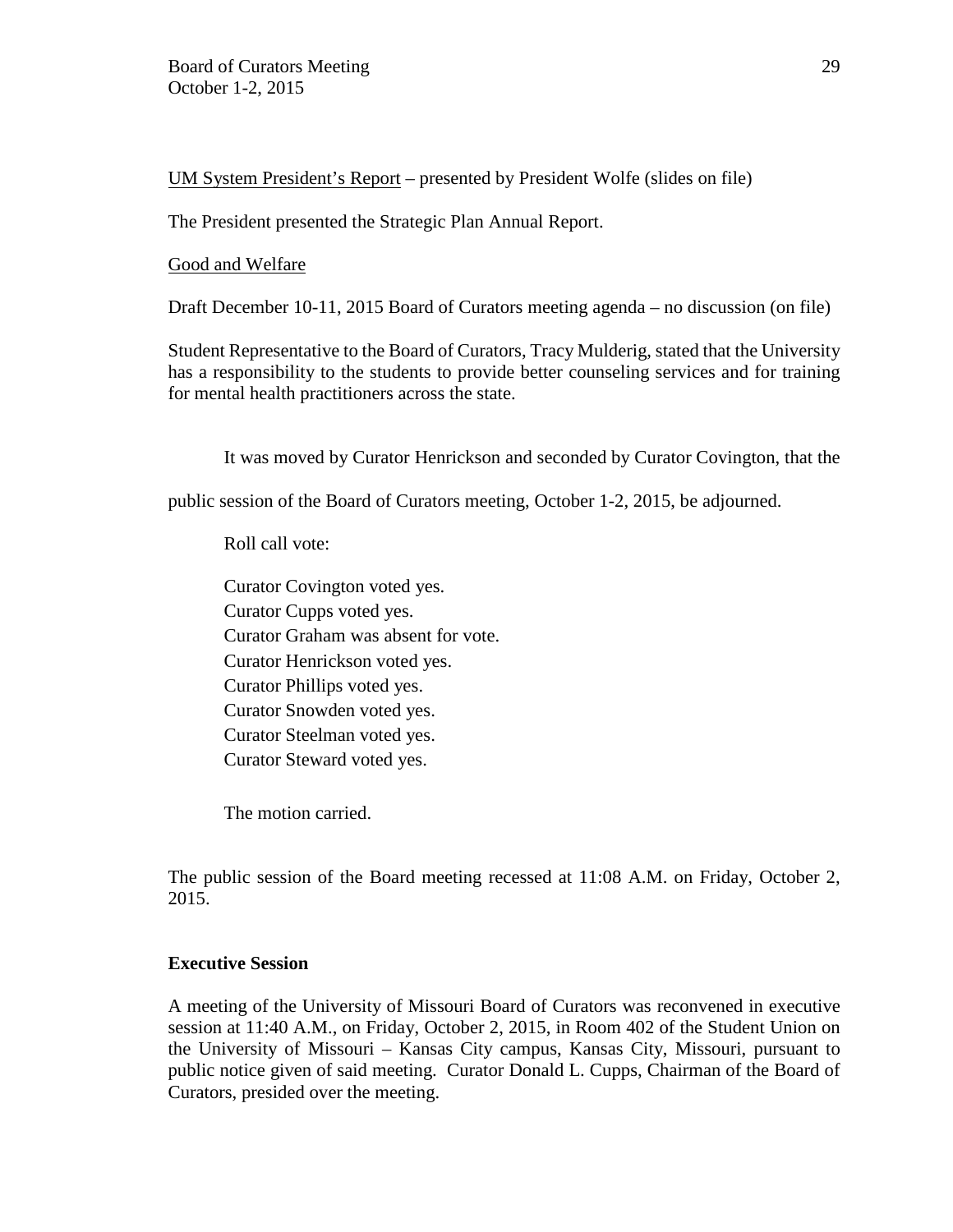Board of Curators Meeting 30 October 1-2, 2015

Present The Honorable Ann K. Covington The Honorable Donald L. Cupps The Honorable Pamela Q. Henrickson The Honorable John R. Phillips The Honorable Phillip H. Snowden The Honorable David L. Steelman The Honorable David L. Steward

The Honorable Maurice B. Graham was absent.

Also Present Mr. Timothy M. Wolfe, President Mr. Phillip J. Hoskins, standing in as General Counsel in Stephen Owens absence. Ms. Cindy S. Harmon, Secretary of the Board of Curators Miss Tracy Mulderig, Student Representative to the Board of Curators

### **General Business**

President's Report on Personnel and Contracts – presented by President Wolfe

# **Compensation and Human Resources Committee Meeting Reconvened – Executive Session**

It was recommended by the Compensation and Human Resources Committee, moved by Curator Phillips and seconded by Curator Steelman, that the proposed performance goals for President Timothy M. Wolfe for the period of July 1, 2015 to June 30, 2016 be approved as modified and resubmitted by President Wolfe.

Roll call vote of the Board:

Curator Covington voted yes. Curator Cupps voted yes. Curator Graham was absent. Curator Henrickson voted yes. Curator Phillips voted yes. Curator Snowden voted yes. Curator Steelman voted yes.